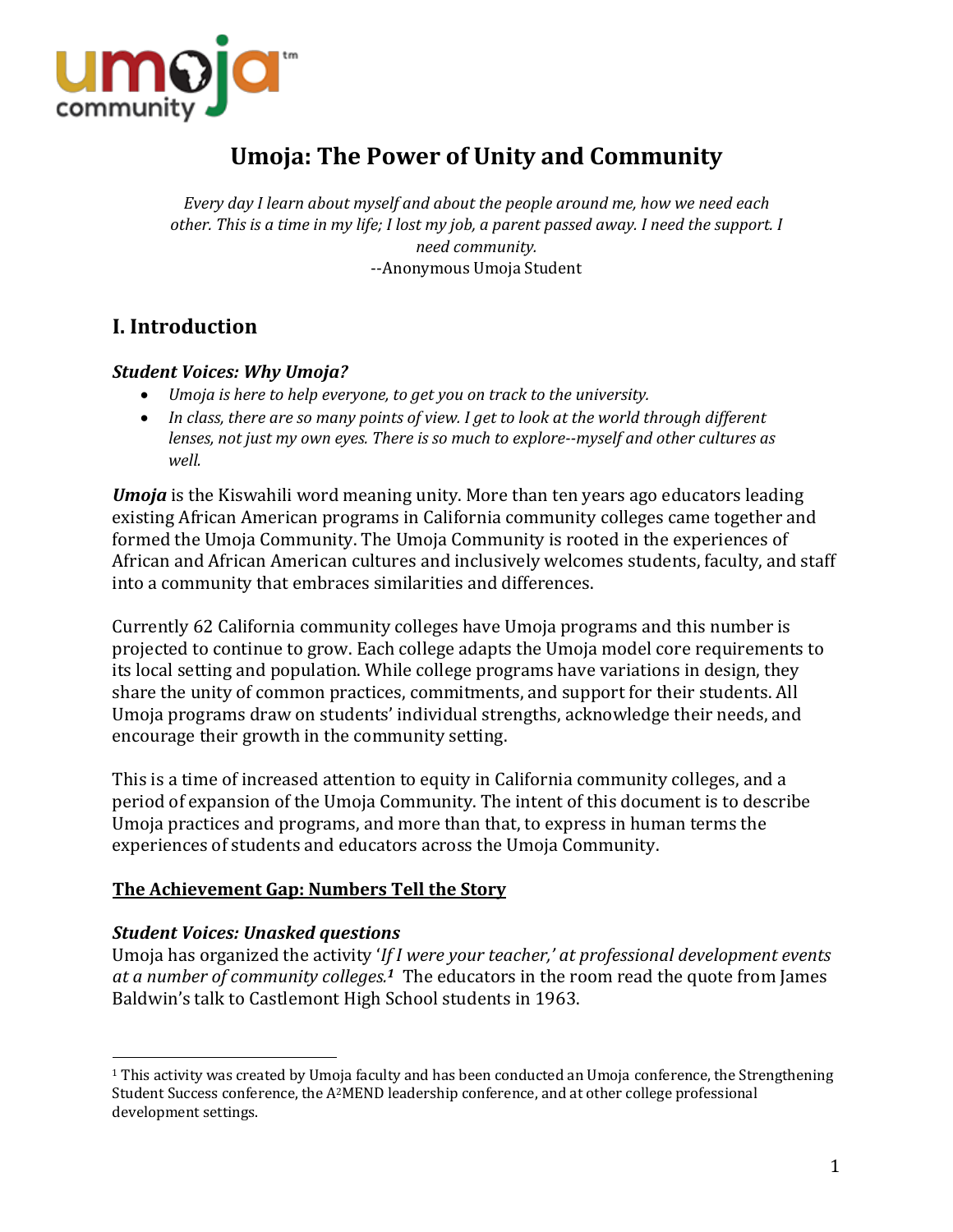*If I* were you, I would force me, I would put me on the spot, ask me the most difficult questions you can. And I would not be able to answer them. My *responsibility is to hear them. And when you ask your question, any question, you begin to know more about what you really think.* --James Baldwin "Living and Growing in a White World"

*During this activity,* a group of African American community colleges students sit at the front of the room. Many are students who have come to community college despite prior struggles, setbacks, and challenges they had in school. They have written questions that they had never been able to ask their teachers. One at a time, they ask their questions:

- *When a student struggles with focusing, and dwells in frustration on how to do the* schoolwork, why wouldn't you help?
- *Why do some teachers appear to feel that their obligation is to some students and not all?*
- *Why did I become invisible to you when you were supposed to teach me?*
- *Why didn't you ask questions when I was failing?*
- *Why didn't you ask me if everything was ok at home?*
- *Why didn't you ask me why my grades went from all "A's" to all "F's"?*
- *Explain to me what the color of my skin had to do with you teaching me?*
- *Why did you say that I would never grow up to be a success in anything?*
- *Why didn't you push me harder in class instead of sports, knowing that the student is first in student-athletes?*
- *Why did you act surprised when you realized that I got a perfect score on my chemistry test?*
- Why didn't you show me all of the different pathways in order for me to achieve my goals?

The teachers in the room hear the questions that students were never able to ask before, questions that were formed over years. Despite the teachers' urge to rush in, answer students' questions, and solve the students' problems, the exercise is to listen. These questions illuminate the insights, insults, and both overt and implicit racial assumptions that Black students may bring from prior educational experiences. Those experiences in turn, shape the expectations they bring to community colleges. Umoja programs are designed to address the issues underlying the questions: Why didn't you see me? Why didn't you see my strengths? Why didn't you see my struggles?

Any examination of African American students across the education system shows inequity in access, experiences, and outcomes; the data is unambiguous. From pre-school to higher education, the education system is not equitably nor effectively serving African American students and other students of color. Numerous studies (US DoE, 2015; Stanford CEPA, 2016) indicate this is also the case for Latino and Native American students. The outcomes of the educational system mirror broader societal inequities in economics, business, and health status. This persistent achievement gap is the reason that schools and colleges need programs for African American students.

Starting as early as pre-school, there is a differential in access to quality preschools for African American children. Even more telling, African American students in preschool are suspended more often than their white classmates (NPR, 2016). This pattern continues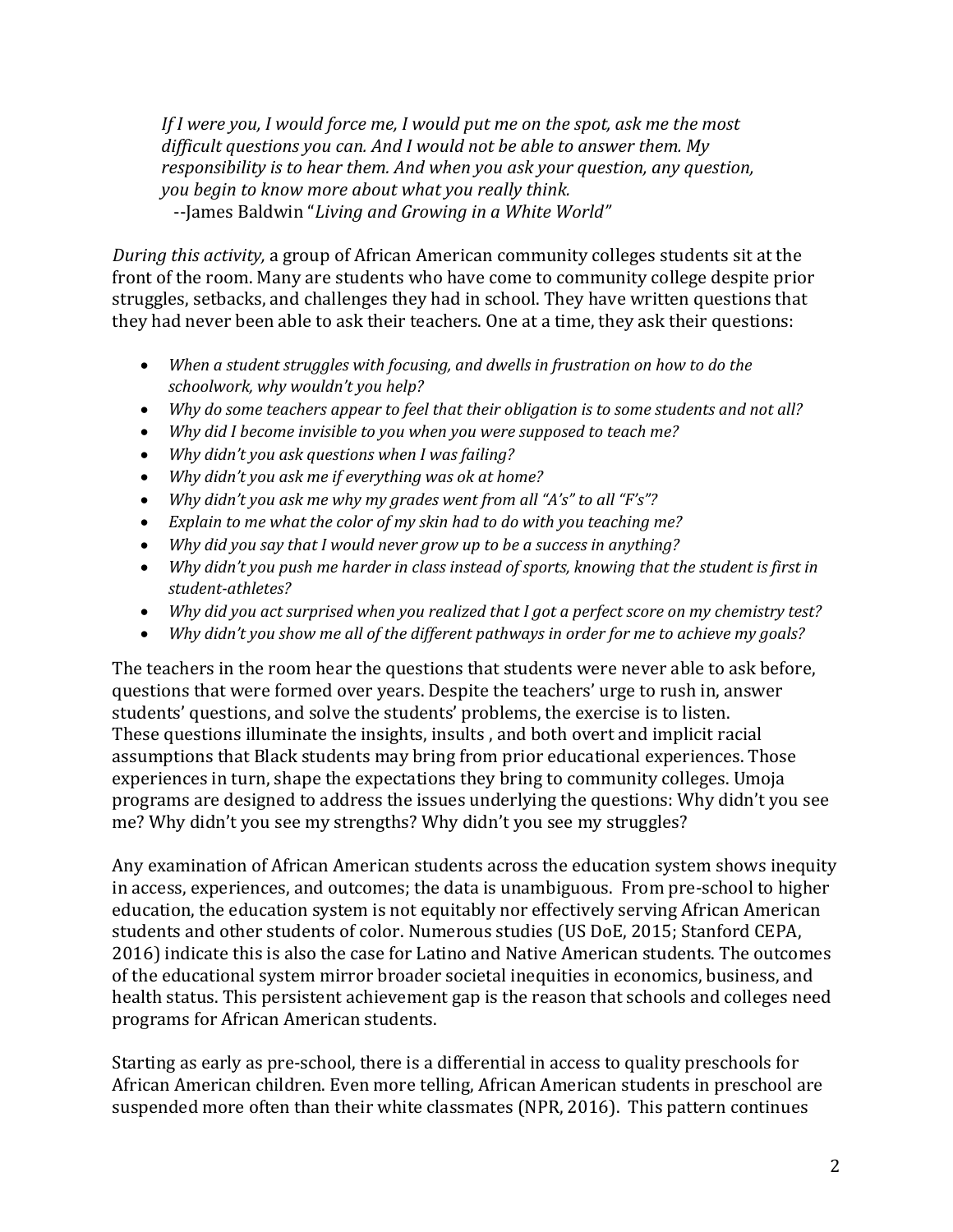throughout the K-12 education system: children of color receive more punitive behavioral responses. They are three times more likely to be sent to the principal's office or suspended than white students exhibiting the same behavior (US DoE, 2014).

Nationally the high school graduation rate has been increasing overall, as have college attendance and college graduations rates. As part of those trends, more African American students now complete high school, attend college, and graduate. However, examination of the data shows that gaps still exist between populations. The national adjusted cohort graduation rate for public high schools, for example, is at an all-time high of 83% (Strauss, 2016). This national average rate, however, masks differentials by population and gender. *The Condition of Education*, (McFarland, et al., 2017) lists the following high school graduation rates by ethnicity and race for school year  $2014 - 15$ :

90% Asian/Pacific Islander 88% White 78% Hispanic 75% Black 72% American Indian/Alaska Native 

Although gaps between graduation rates of different ethnic populations have been decreasing gradually, differences are still evident. When gender is included as a variable, differences are even greater. The high school graduation rate for Black males is 59% and 65% for Latino males, but contrast this to the 80% graduation rate for white males (Schott Foundation, 2015).

In higher education, the differential patterns continue. Although increasing numbers of African American students are attending and completing college (Ed Trust, 2014), enrollment and completion rates are not growing sufficiently to close the gap in college graduation rates with white students. The Hechinger Report (Kolodner, 2016) notes that the percentage of African-American adults that have at least a two-year college degree has grown from about 28% in 2007 to 33% in 2016. For Latinos, that figure has increased from 19% to about 23%. In comparison in the same timeframe, the percentage of whites with a college degree grew from 41% to 47%.

In looking at public higher education in California, the Campaign for College Opportunity (2015) sadly found, "Across all three public sectors of higher education—the California Community Colleges, California State University, and University of California-Blacks have the lowest completion rates for both first-time freshmen and transfer students."

Many more national, state, and local data could be included to illustrate the deep disparity of access and success of African American students across the education system. These large patterns tell a composite story. Both the struggles and the successes of students can be seen in the numbers. However, these dynamics are expressed in the lives of individual students. Their stories—both of struggles and successes—reinforce the need to create programs such as Umoja that encourage and support African American students in college.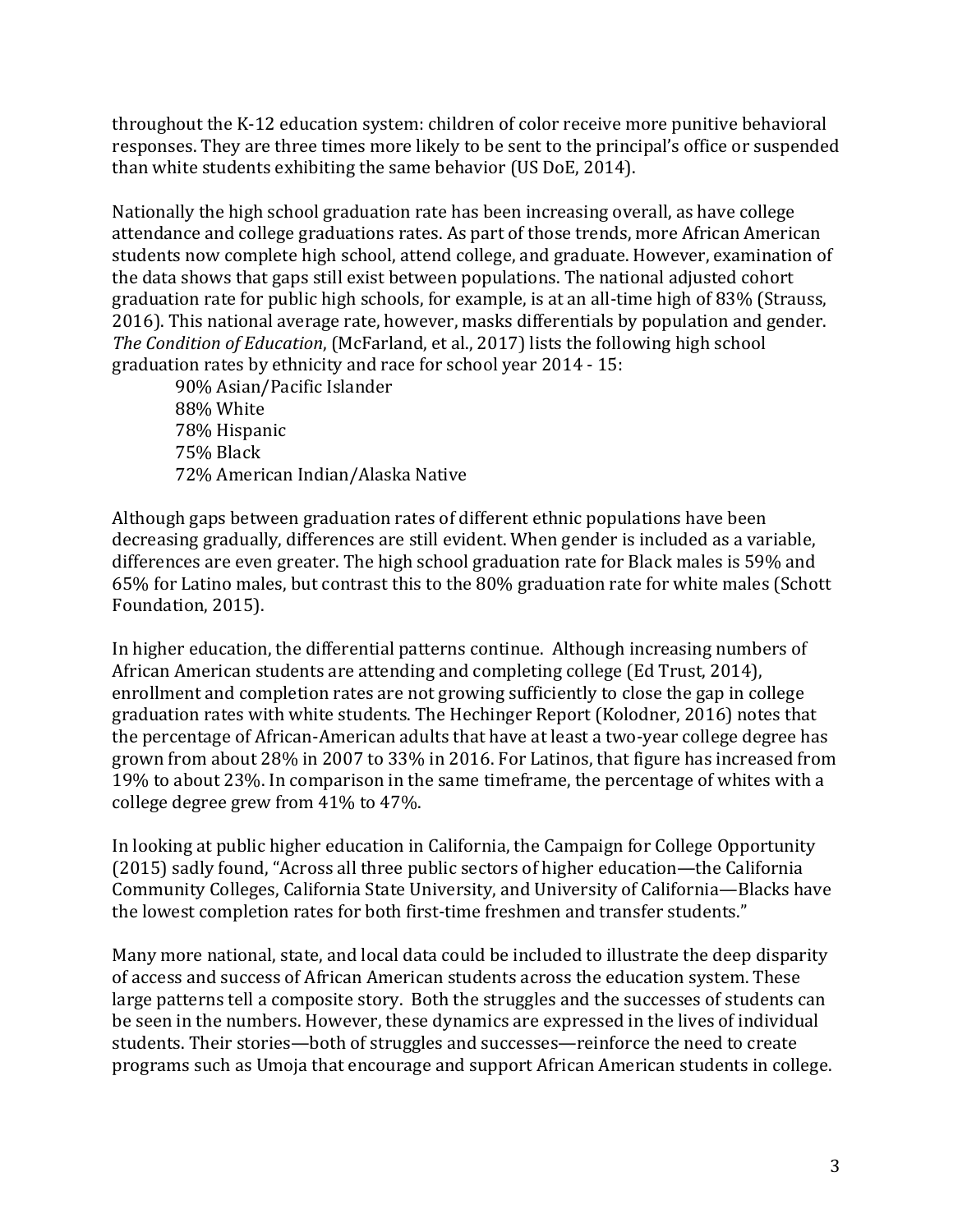#### **Community Colleges**

#### *Student Voices: The Journey to College*

- *I* always knew I would go to college. That was what I would do: high school, college, career. *My parents valued education....*
- *My parents want things for me that they didn't have*
- They told me, this is an opportunity for you, take advantage of it
- *I don't just represent myself, but my whole family, so I get as much as I can.*
- *My family couldn't afford any other college. It's good to save the family money....*

Designed to be the gateway to higher education, California community colleges now serve a student population that is diverse in age, race, ethnicity, and academic preparation. Community colleges welcome students directly out of high school who cannot afford to leave home, as well as those who are not academically ready for college work. They provide a pathway for adults who return to college seeking new work and career opportunities. Community colleges are first, second, and if needed, third and fourth chance institutions. They are educational settings where—if they meet their mission—people who have encountered obstacles in school and life can move towards productive futures.

Community colleges embody the hope and possibilities for the students who enroll and for the society as a whole. During the last several years, community colleges have increasingly been in the national spotlight for their access and affordability. However, access is not enough to build students' futures. Along with a wide range of community college accomplishments, wide scale data analysis shows that community college completion rates—Associate degrees, certificates, and transfer—are low across all student populations. Since 2010 there have been calls from the White House, with the First Summit on Community Colleges, and other policy, research, and advocacy organizations (McPhail, 2011) to increase community college success and completion rates.

But progress towards those goals is slow. A national report (Juszkiewicz, 2015) found that "Full-time community college students graduate at a rate of 57% within six years, according to the report, either from the institution where they originally enrolled or another college." More telling, data from the National Education Clearinghouse puts the sixyear completion rate for all community college students—not just full-time students—at 39%.

An analysis of National Center for Education Statistics (NCES) data by the organization Five Thirty-Eight (Casselman, 2014), known for statistical analysis, noted that Blacks are more likely than whites to attend a two-year college, to go to school part time, and to take remedial classes and are less likely to graduate in six years.

In California in academic year 2016-2017, of the approximately 2.4 million students enrolled across the community college system  $145,000$  students  $(6.12\%)$  are African American (CCCCO, 2018). This number and percentage are lower than the previous year when there were 150,000 African American students enrolled, 6.38% of the total enrollment (CCCCO, 2018).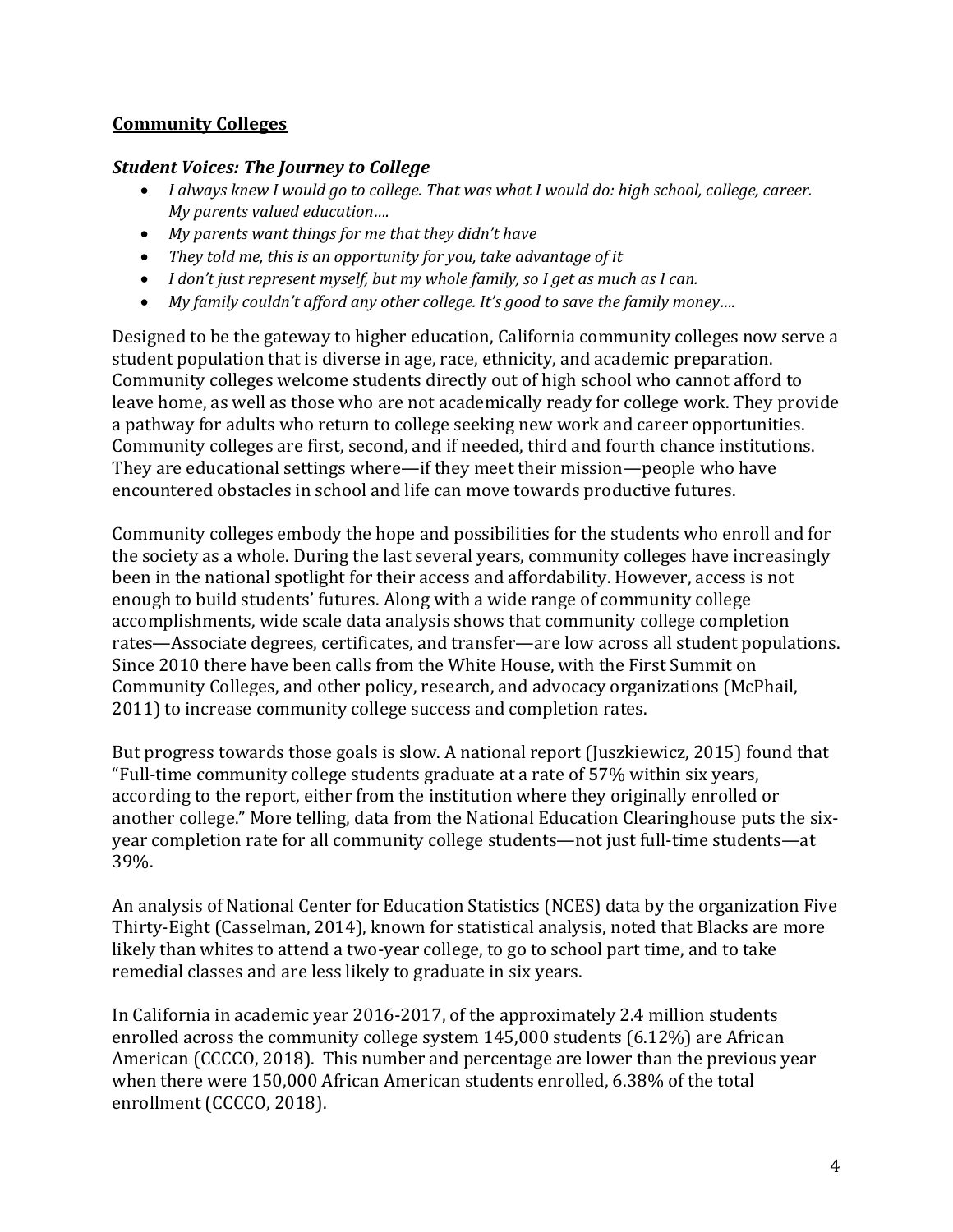As every community college in California writes its equity plan, African Americans are one of the populations that Title 5 regulations  $\S54220(d)$  stipulate must be "reviewed and addressed for disproportionate impact." If community colleges are to be true to their mission, they need to not only provide access, but also commit to student success and completion. To do so means understanding their students, as populations that are disproportionately impacted and as individuals.

When we consider the educational needs of African American students, it is important to recognize that the African American community is not monolithic. African American students bring a wide range of background and experiences. Some students may have grown up and been immersed in African American culture, art, and literature, while others were not. Some students may have been raised in strongly religious families, others have not. Some may have been supported and thrived in school, others did not.

Cultural assumptions and media representation do not do justice to the depth and richness of diversity across the Black community. The common denominator is that African Americans live in a society that is stratified by race, class, and socio-economic status. Their experiences in school and in daily life necessitate the existence of programs such as Umoja to support African American students.

Certainly, African American students share characteristics with other community college students. Like so many community college students, they bring to college a mix of hope and hesitancy, aspirations and fears.

Along with hopes and aspirations to succeed, many community college students also bring weighty baggage of doubt. Many students who come to community colleges feel they are outsiders in one way or another. If they were not good in school, are older and have been out of school for a long time, are not fluent in the English language, are working parents, have a physical or invisible disability, are undocumented, or grew up in another culture, they may be unsure about their ability to be a successful college student.

Moreover, adding to their questions about belonging in college, Black students have also encountered institutional and implicit racism that permeates national history, current society, and the education system. The Umoja Community is designed to recognize the strengths African American students bring to community college, as well as their needs, and draw on the creativity and depths of African American culture as a framework to support growth of individuals and community.

## **II. Umoja Program Design**

Umoja programs focus on and recruit African American students. Moreover, every campus Umoja program is open to and has included students of all races and ethnicities. White, Asian, Hispanic, Pacific Island, and students of mixed race backgrounds have found a home in Umoja. At some campuses, the percentage of African American students in the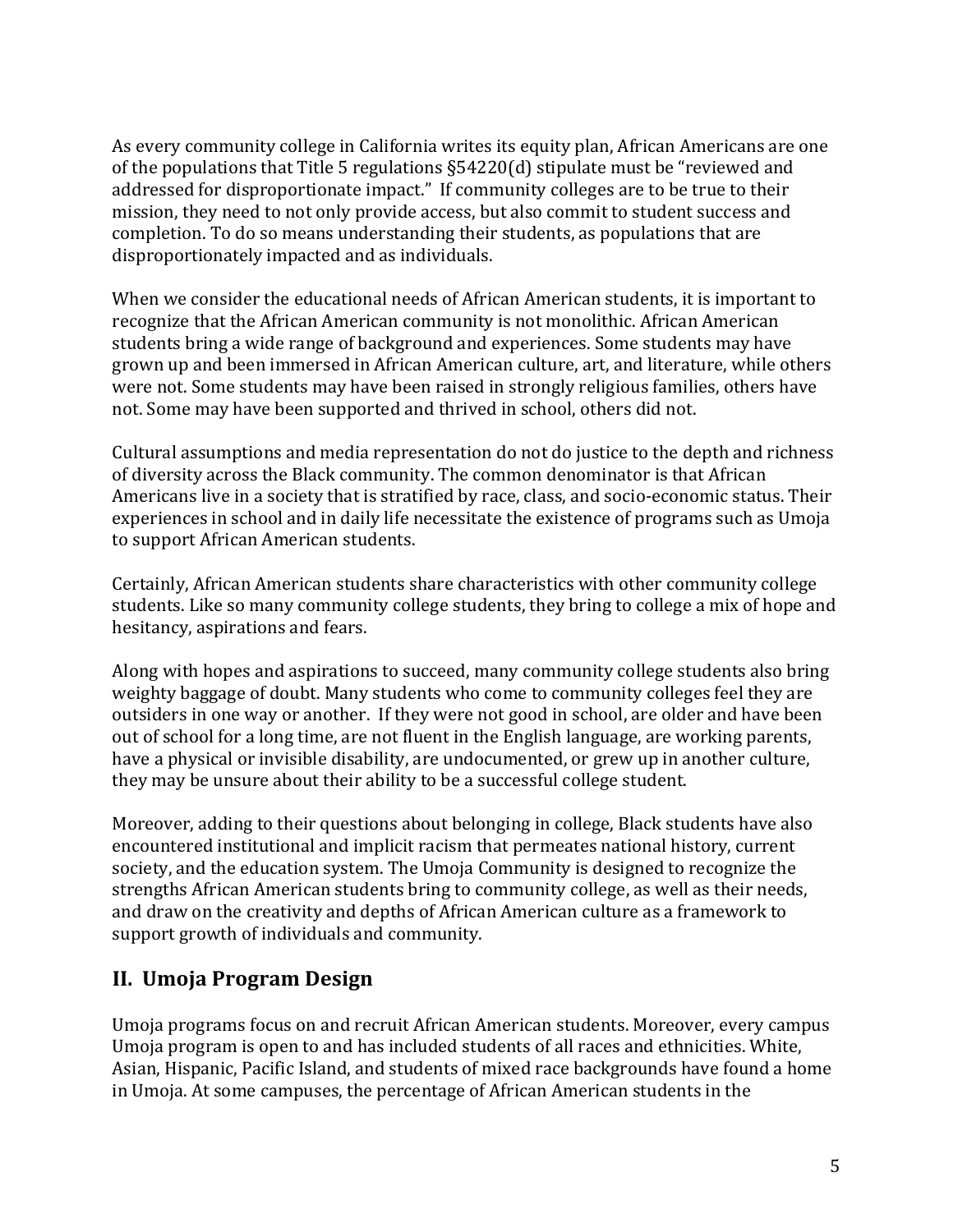surrounding community and in the campus, population is small; at those colleges, the Umoja program tends to have a wider profile of participation. Umoja believes that students of all racial and ethnic backgrounds can benefit from learning about the African and African American diaspora. Some students come with their friends, regardless of race. Others find that an Umoja class is open at the time that fits their schedule. Students of all races have found that learning about African American history and experience is a way to learn about themselves, to view their own cultures, and to critically examine their own experiences.

The Umoja Community is a consortium of programs with shared structural components and intentional practices. Other programs in California community colleges, for example African American Male Education Network & Development (A<sup>2</sup>MEND), also explicitly support African American students. However, Umoja is the only program that offers academic courses, where existing college curriculum is "Umojafied" and enhanced by including African American history and culture. Student support services—advising, counseling, tutoring, financial aid, etc.—are interwoven with the academics as part of the overall Umoja program.

The Umoja Community provides an organizing framework for program design. Affiliated programs create local iterations shaped on the college environment and to some extent reflecting the individual or office on the campus that established the program. On different campuses, educators in academic departments, counseling, and administration have been the force that initiated campus Umoja programs. However, those leaders know from experience that beyond their commitment, building an effective campus program requires an inclusive coalition of administration, faculty including counseling, and staff.

## **Model Core Requirements**

The Umoja Community has model core requirements for affiliated programs. These include: 

- A memorandum of understanding signed by the college president to ensure ongoing commitment
- A program coordinator
- A new student orientation/welcoming ritual and closing year ceremony
- A learning community model with two or more linked courses or a cohort model
- Umoja-supported classes with smaller cohorts of Umoja students, supported by the Umoja program
- A two-semester sequence of guidance/counseling
- Individual counseling until students graduate or transfer
- Academic and support services tailored to the needs of Umoja students
- A dedicated space or 'village' where students and staff can study and gather
- Participation in statewide and regional Umoja events

In the same way that students benefit from many points of connection and engagement on campus, Umoja programs benefit from many points of contact, collaboration, and shared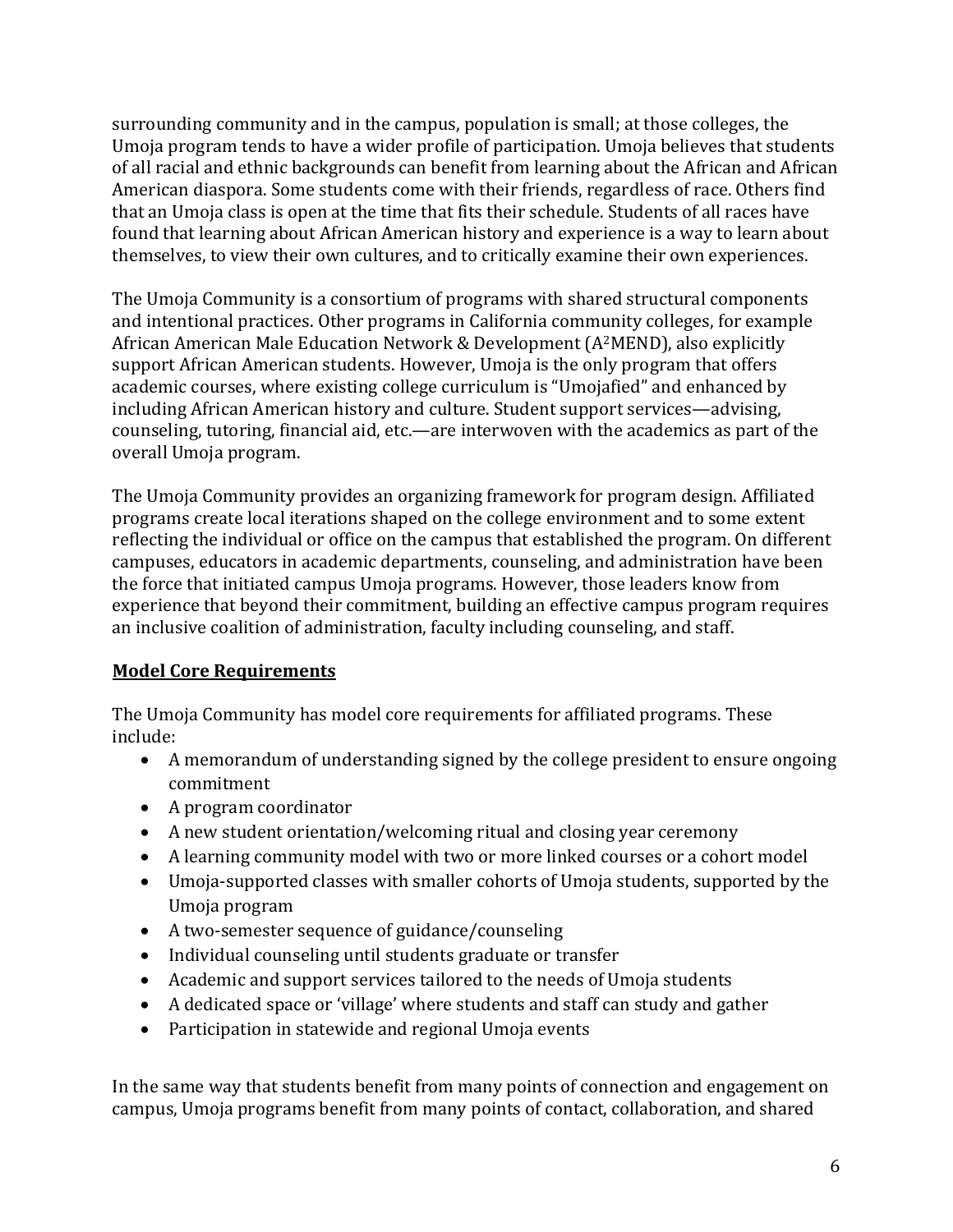resources across campus. Umoja programs at different colleges have shared space, classes, events, and strategies with other campus programs with common goals, including Puente, Extended Opportunity Programs and Services, and Athletics.

## **Umoja Classes**

#### **Student Voices: Transition to College**

- *I* realized I could benefit. I would have crashed and burned in the first three weeks. I would've been failing. I would have put everything off and begged for more time. Before I graduated (high school) my study habits were bad. I'd choose to sleep and eat and not *do homework. I'm still adapting. The first semester the classes were hard.*
- *I never had to do homework in high school. I could do nothing and get a C. Now I need* the structure to study.
- If I wasn't in Umoja I wouldn't still be in school...the first semester I got sick a lot, then I *learned about the program.*

Umoja students, like so many community college students, are willing to work hard to succeed but when they come to college, they may not know how to do it (Bailey et al, 2015). The basic building block of an Umoja program is a shared learning environment. Students either enroll in a learning community with linked Umoja courses and/or small groups of students enroll together in designated Umoja-supported classes. Students move through their common courses as a cohort, building relationships with other students who share academic aspirations and with their caring instructors.

Many Umoja programs serve as a first-year experience. Umoja students may enroll in a learning community that links a counseling course with an academic course such as English. Before the implementation of AB 705 (Irwin, 2017), the sequence started one level below and moved through to college level English or math. San Diego City College, for example, had accelerated developmental English classes and a mathematics intensive that lets students complete the developmental sequence in one year. Other academic courses that anchor Umoja learning communities include communications, African American history, psychology, or sociology.

Part of the learning community is likely to be a two-semester sequence of transfer-level counseling, human development, or career exploration courses that makes space for the affective dimensions of learning. These classes cover the usual content of a student success class; however, they are also customized, "Umojafied," to explicitly address African American culture and experience. The counseling class is often the site of emotional exploration; it is a safe place to share common challenges and in a setting where students can comfortably discuss issues of race and culture from their personal perspectives.

Some programs extend Umoja classes to a third or fourth semester. Programs grow as local resources and opportunities allow. Project Success, an Umoja program at El Camino College, was modeled as a student success program for African American students more than 30 years ago. They have mainly cohort courses and are expanding to add Umoja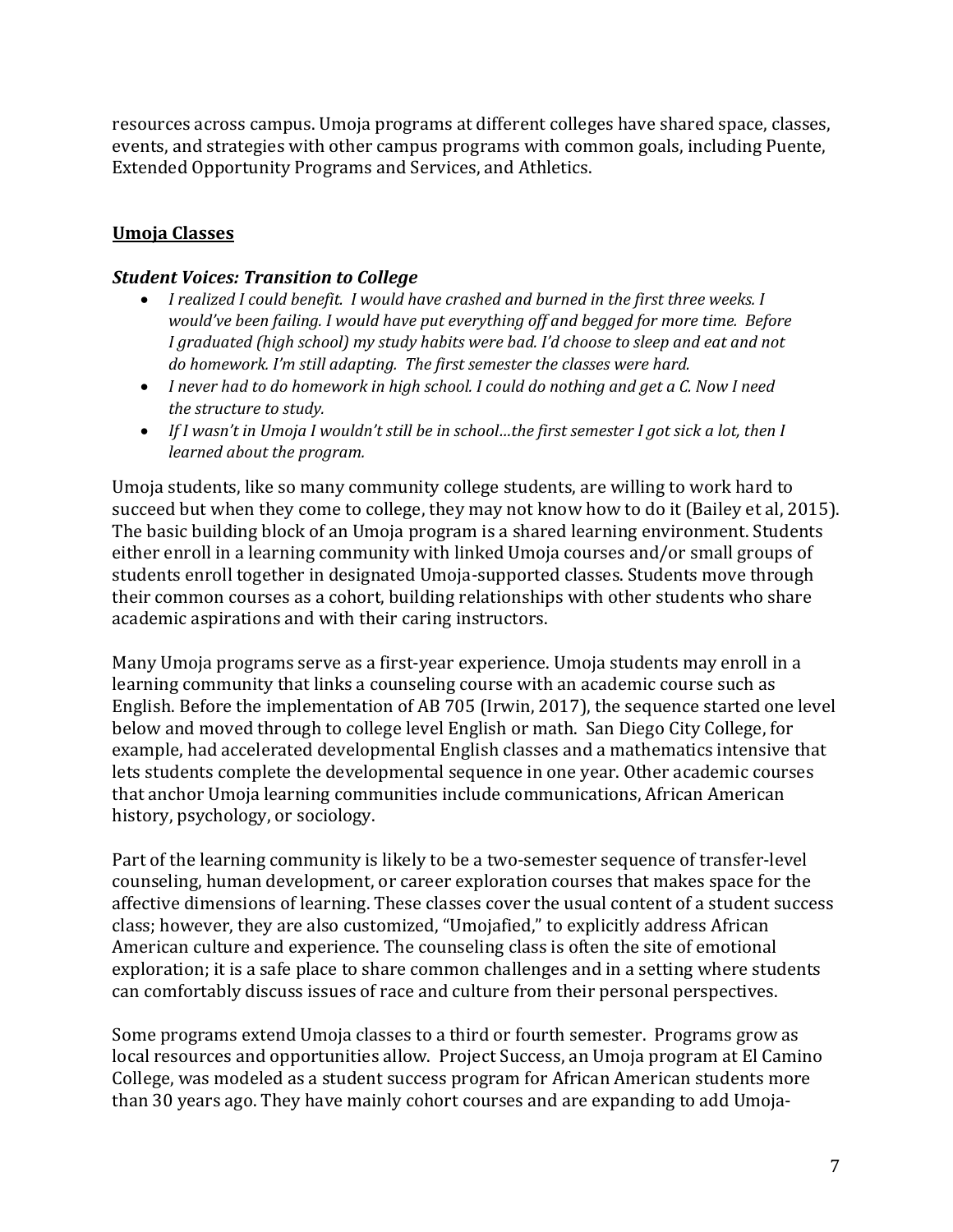supported courses, as well as intrusive counseling, math and English tutoring, collegebased mentoring as well as peer mentoring. Like all Umoja programs across the state, Project Success provides cultural and transfer-oriented field trips. Chabot College's Umoja Program, formerly known as Daraja, now has a three-semester course sequence, with a range of other courses that meet IGETC transfer requirements, including an African American Student Leadership course. The students themselves contributed to the development of the curriculum for the leadership course.

## **Umoja Community Outreach**

Beyond those students enrolled in Umoja classes and learning communities, Umoja casts a wide net to include students on campus and in the surrounding community with social, cultural, and political activities. Some colleges have organized Umoja clubs as a way for students who have completed the learning community classes to continue to participate and take on roles as tutors or mentors, or organizers of community activities. Some examples include

- Chaffey College AMAN/AWOMAN organizes film nights for middle and high school students;
- Solano College Umoja Scholars go to the juvenile hall and teach alternatives to violence to incarcerated youth.
- Chabot College Umoja hosted three hundred students from Oakland middle and high schools who are part of the African American Male Achievement Project. (Two of the Oakland educators who came with the students were former students).
- Diablo Valley College and Fullerton College have summer bridge programs, bringing high school students to the college campus, and providing the chance to develop mutually beneficial relationships when college students mentor high school students.
- San Diego City College, along with other San Diego community college programs, in collaboration with San Diego Unified School District, hosted an Umoja day for over 800 high school students.

## **III. Umoja Philosophy and Practices**

Early in the development of the Umoja Community a group of faculty created a collection of pedagogical, communication, and cultural practices that represented their shared wisdom in language that resonated with the African American community. The Umoja Practices<sup> $\odot$ </sup> continues to grow as educators contribute their combined knowledge.

The Umoja Practices<sup>®</sup> weave together into a multi-colored fabric of community and connection. That fabric stretches to include students' and educators' lives at school and beyond.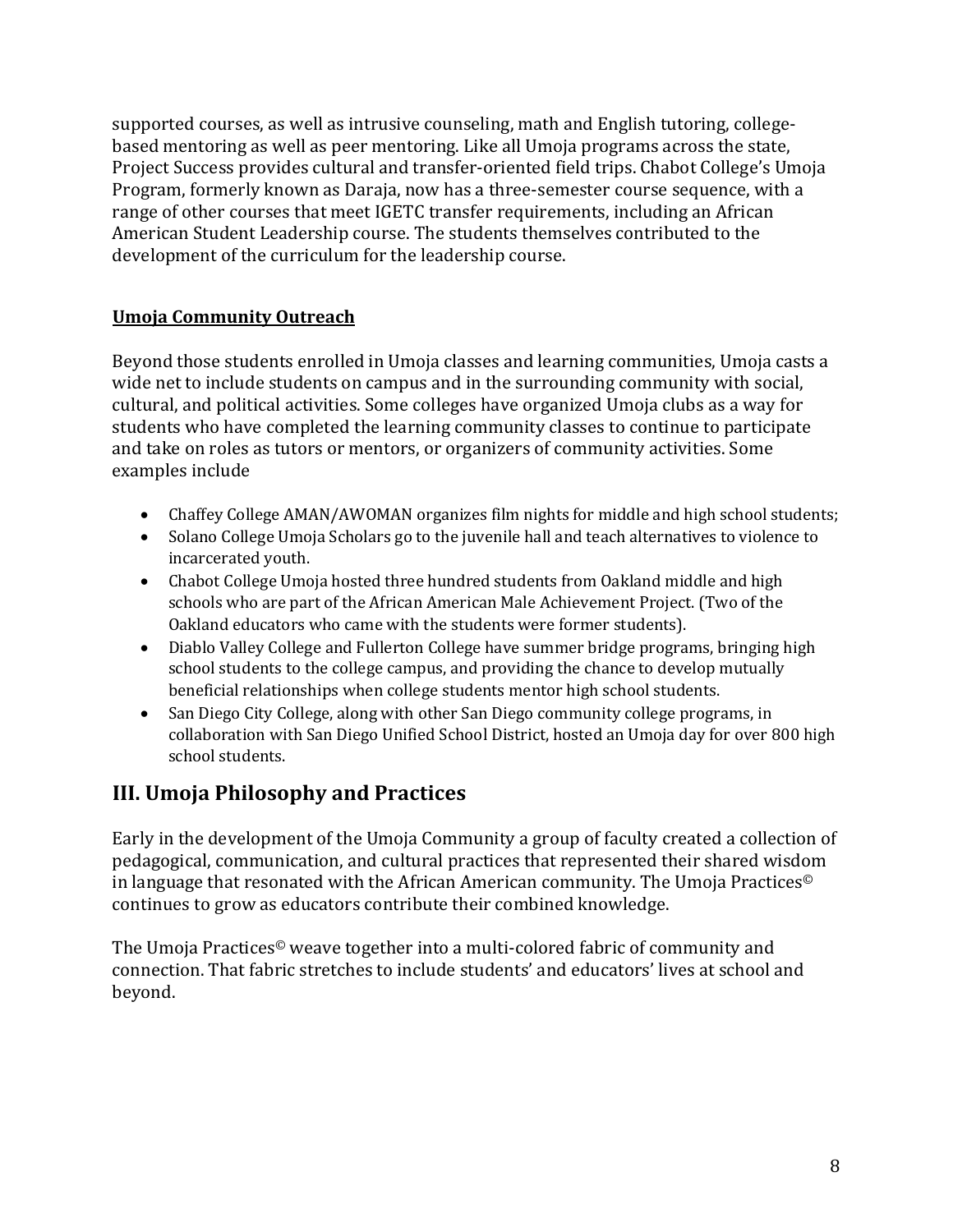#### **Umoja Practices**©**:**

- Acceleration: English, Math, ESL, and Counseling
- Awareness of Connectedness to African Diaspora
- Community: Building Communal Intelligence
- Counseling: Affirming, Integrated, Intentional
- Encircling Diversity
- Ethic of Love—The Affective Domain
- Everybody's business
- Gifting
- Language as Power
- Live Learning
- Manifesting
- Mattering
- Mentoring
- Occupy Study Spaces on Campus
- Raising Intentional and Deliberate
- Tapping African American Intellectual, Spiritual, and Artistic Voices
- The Porch
- Umoja as a Power Base

A few of the Umoja Practices<sup> $\odot$ </sup> are described on the following pages in detail to demonstrate how they shape personal interactions and the community. Sometimes, in classrooms or daily conversations, practices are explicitly called out and named; other times they are like air: present, essential, and invisible.

The student voices included below were collected across more than half a dozen colleges and Umoja programs. Although the programs vary somewhat, the students' responses were strikingly similar across colleges in their enthusiastic responses to the Umoja Practices<sup>®</sup>.

#### **The Ethic of Love**

#### **Student Voices: We are Family**

- *We're like a family. There's someone helping you, and you reach down and help those* who aren't there yet.
- It has this sense of family, being part of the bigger Umoja community. It shines light *and opens doors.*
- *They're like my moms, the director and the counseling teacher. They're pushing me to do my best.*
- *The teachers fill a void. They're like family. My dad wasn't there.*

The Umoja Community talks boldly and comfortably about love. Relationships have the highest value in African American culture – above material things. African American students need to know they are personally known and loved. For Umoja educators, love is

Love takes off the masks that we fear *we cannot live without and know we cannot live within. I use the word "love" here not merely in the personal sense but as a state of being, or a state of grace* - *not* in the infantile *American sense of being made happy but in the tough and universal sense of quest and daring and growth.*

― James Baldwin, *The Fire Next Time*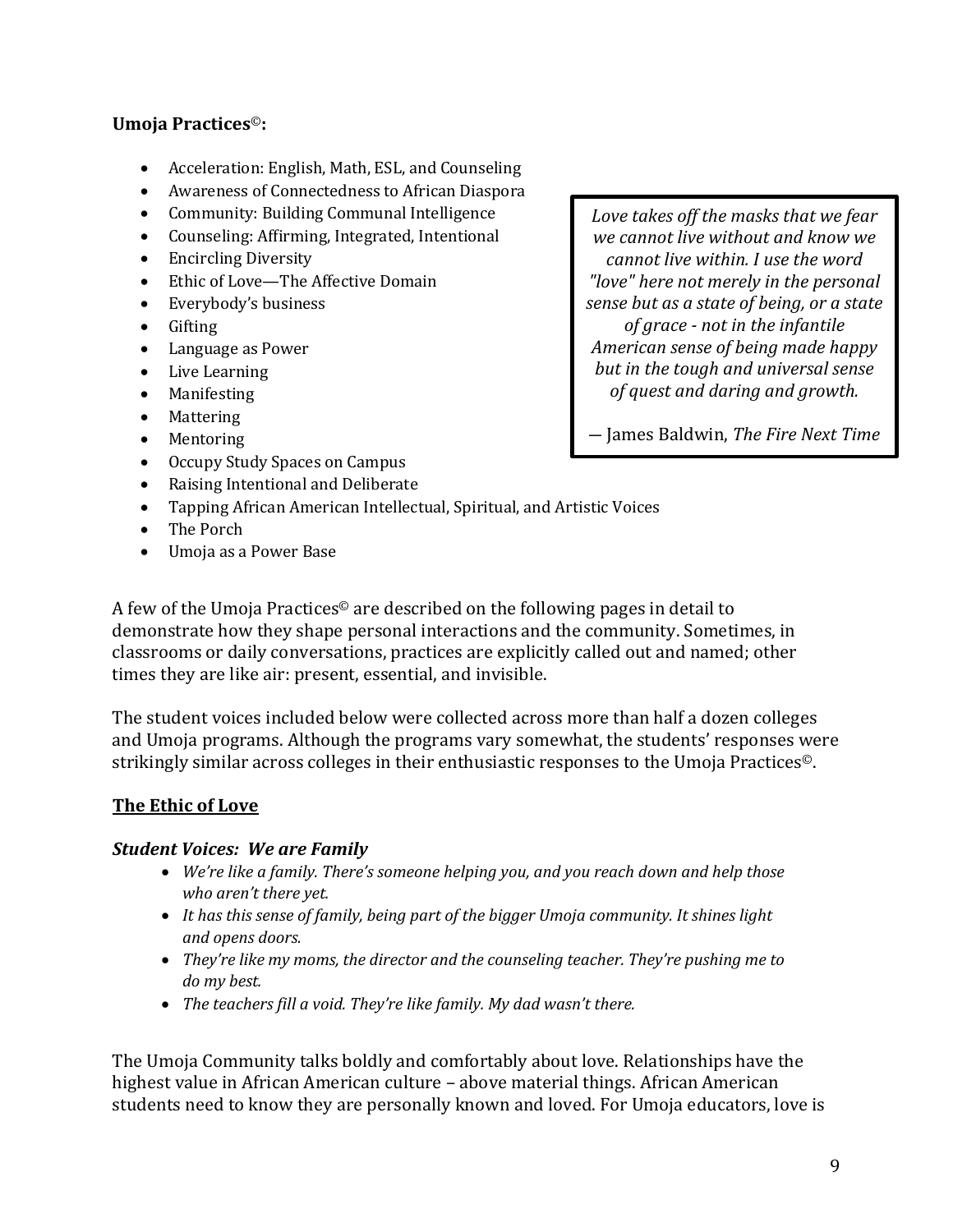an integral part of the professional development; love means sharing themselves with their students. As one teacher said, "As you express more of yourself in the classroom, you allow your students to be themselves." Students respond with the same vital appreciation when they know that their teachers ".... know me as a student, but also as a person." For students, one-way love is expressed is in the affectionate language of family. At all the colleges, students comfortably and warmly described their Umoja classmates, teachers, and staff as family. 

An Umoja faculty member has students formalize the support they have from family and friends. Everyone has rocks on their desk. On each rock they have written the names of the people who supported them, maybe someone who passed on, or someone who inspired them, or someone they can call on when they need help.

#### **Interconnection: Building Communal intelligence**

#### **Student Voices: Together We Rise**

- *Together we rise. Everything I went through, to get to appreciate what I do now. Now I want to give back to life. I want to work with young people to help save missteps I made.*
- *I appreciate my classmates; I value their opinions. We're a community. It's what we do.*

Umoja believes and demonstrates that individuals will thrive in a communal setting with care and relationships. Students come to understand that they are not there—in college, in the world—only for themselves; their successes are not only for themselves as individuals, but also for their families and the greater community.

> *Ubuntu: You can't be a human all by yourself.* We think of ourselves far too *frequently as just individuals, separated from one another, whereas you are connected and what you do affects the whole world.*

> > - Desmond Tutu

When students are part of a cohort, taking classes together, they become responsible to care for others and accountable to each other for their learning. It's common in Umoja classes, as students are settling in their seats, the teacher may take roll to see who is there and who is missing. When a student is not in class, another student will call or text to check on him or her. Students know someone will notice if they are not there; someone will reach out. In their Umoja classes, students feel they are seen and their voices are heard. Within the community, they belong, people care and look out for them; they feel that someone 'has their back.' And they are responsible to look out for their peers.

In the research literature on persistence in higher education, the retention theory of Vincent Tinto (1987) and the involvement theory of Alexander Astin (1999) are commonly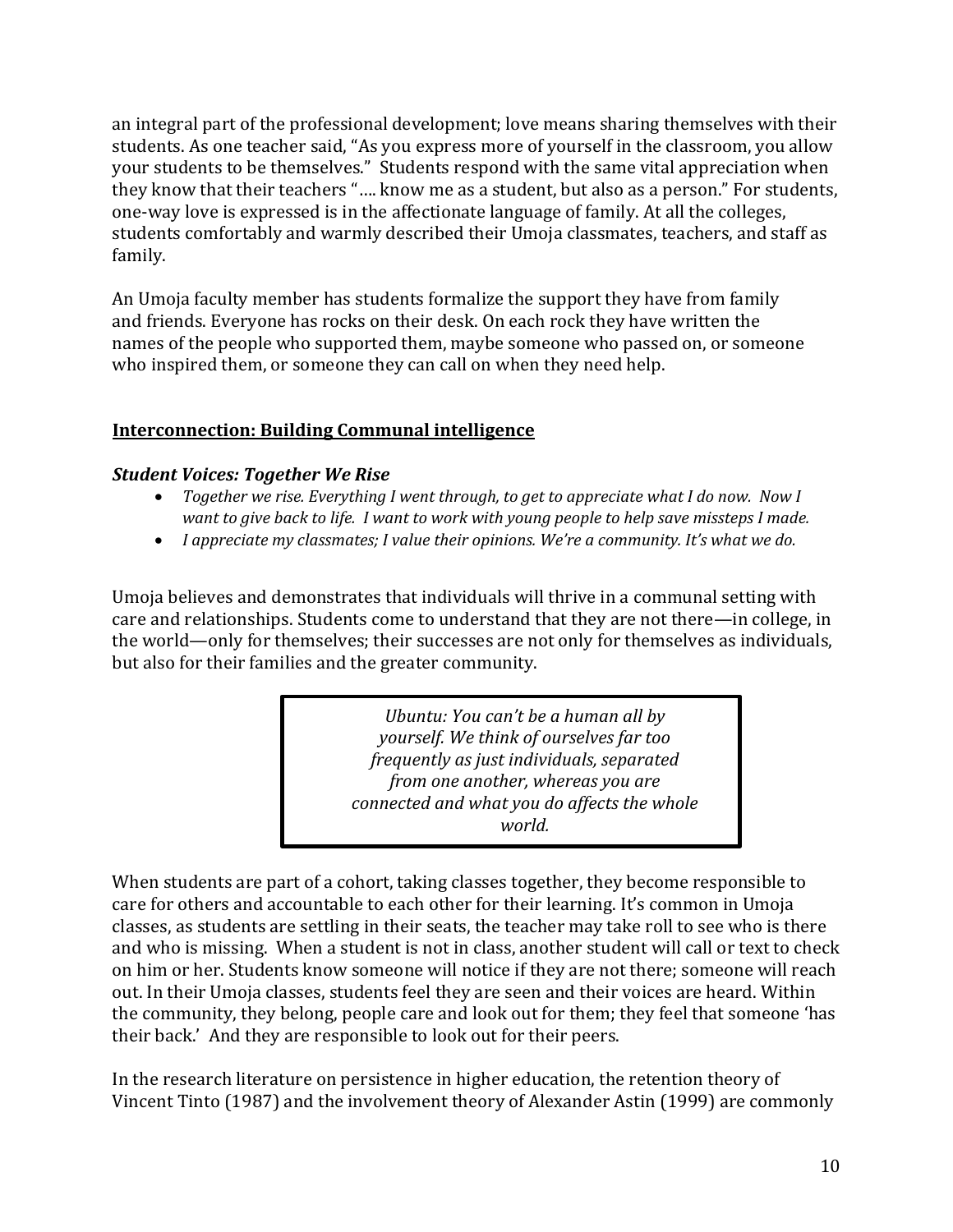cited. Both theories recognize the value of students becoming socially and academically integrated into the institution. Although theories such as Tinto's and Astin's have become conventional wisdom, they have not necessarily become common practice.

In Umoja, the theories come to life. Vincent Tinto (personal communication, 2015) watching a video of Umoja students (which he has included in his own presentations) described how effectively the Umoja class embodies his theory, "Students feel they belong when the activities in class reflect them as people. When the books they read are relevant to their lives, they want to read more. When students experience shared learning with people who value them, when the curriculum reflects them, and values their history, they feel they belong socially, academically, and intellectually."

## **Counseling**

## **Student Voices: Bring your Best Self**

- *What did I gain?* focus and direction. Umoja support helps you go forward with confidence. This opened my eyes, so I see I can do it.
- *The program wants the best out of you, they see the best in you; they see your* potential. They tell us to bring our best selves.
- In the counseling class we explore feelings and power, communication and culture. *What makes us the same and what makes us different? What's going on in the world?*

Many community colleges now do what they call 'intrusive counseling,' preemptively reminding students to meet requirements and deadlines. In Umoja, counseling —formal and informal—is more than a designated program component or class. Counseling is part of ongoing conversations and relationships: it can happen at any time—without a clock, without an appointment, without walls to enclose it. Umoja refers to this proactive level of engagement as being 'intentional and deliberate.' Students are supported as they learn how to focus and shape decisions in their lives. And students recognize the value.

The obstacles that community college students encounter are not solely academic. Umoja students, similar to other community college students, have complex lives and are often trying to balance multiple roles and responsibilities in their lives. Many students struggle daily with transport, finances, and work schedules, simply to get to class. One student's story demonstrates how many things can go wrong at one time. Yet she was determined to continue in college; being in Umoja supported her determination.

• The first semester my car was stolen. I got it back, but I had to drop my evening math *class.* I got evicted and had to live with a relative. Umoja was helpful. They make sure *you* will not fail. They understand life happens and don't hold it against you.

The Umoja program at Solano College, for example, has three social work interns from CSU Sacramento. The interns have tracked student challenges; in one semester, they identified students' major needs of mental health concerns, physical health problems, transportation, and housing (McCord, 2014). One social work intern's own educational experiences, which started in community college, mirrored those of the students he now works with.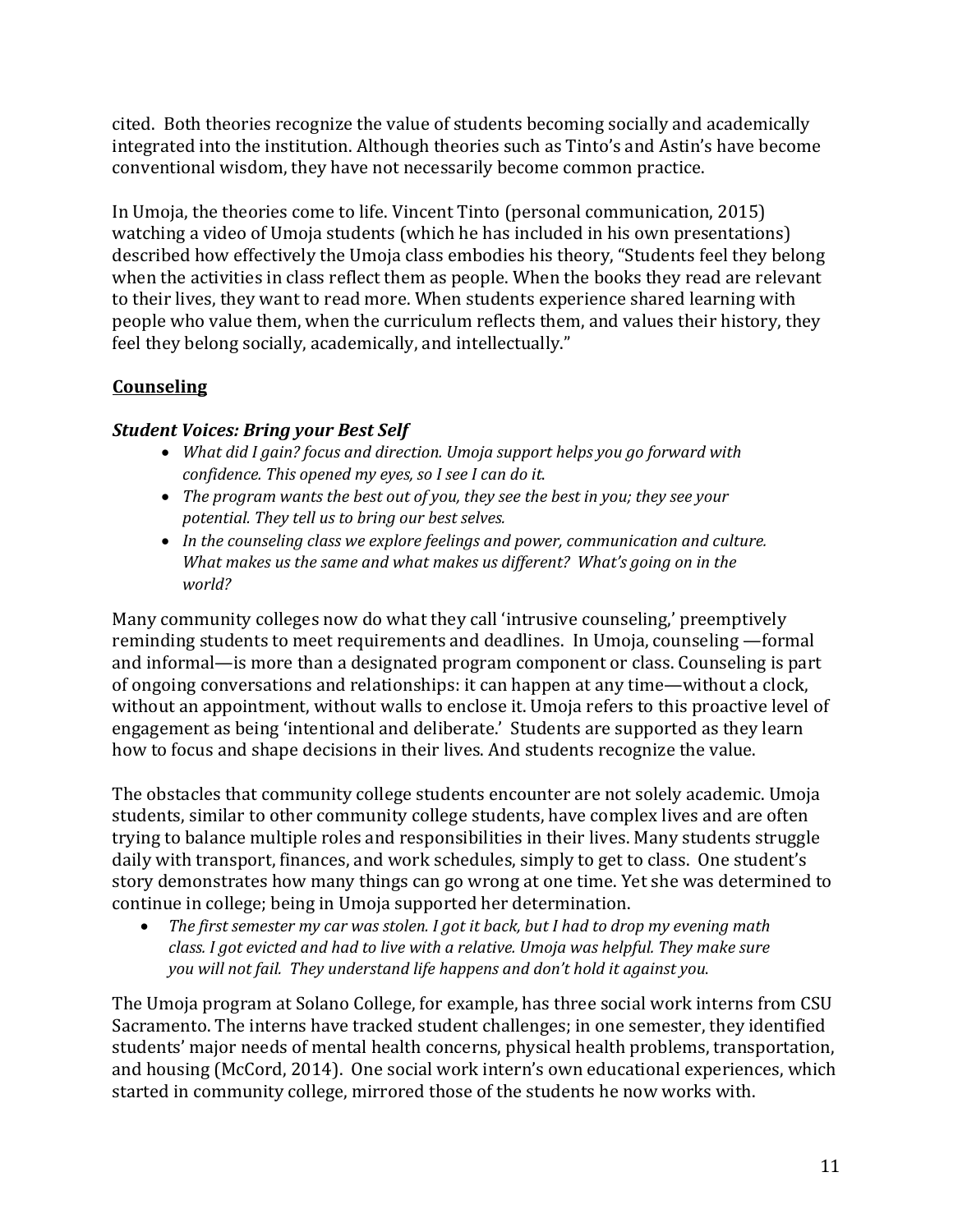• *I* [first] came here to get a certificate. As I learned more, my goals changed, now I'm at four*year institution, getting a social work degree.... Now I can help support them.... All the personal aspects of life - bills, transport, work—we can offer and support. We try to be all the way around students and assist in each area.* 

As the social work intern noted, to support students means to "be all the way around them." Many Umoja programs keep a range of resources on hand to meet students' basic needs: snacks (and directions to the campus food bank), bus passes, an emergency fund for gas money, and loaner copies of textbooks (for early in the semester when Pell grants are delayed, and students cannot buy texts). Some colleges have organized childcare to cover class times and some pay students to work in their childcare program.

In a safe setting, students can admit that college is challenging. Even with support and encouragement, even with deep motivation, learning to be a serious student takes effort. Many of the students struggled academically in high school and they are still struggling. Umoja is a place where they can admit to the struggle and find tools to keep going. Students learn that it is okay to struggle, and it is safe to ask for help from teachers, tutors, counselors, and peers. Asking for help will not get them labeled as poor students, but rather they will be seen as serious students. Students may struggle being in school, but they feel that their struggles are supported.

## *Student Voices: Struggle and Support*

- I know what works for me, this is good for me, the way I can approach the situation. I'm *treading water, still not swimming.*
- *I expected college to be difficult, but four classes, full-time, I'm getting stressed out.*
- The counselor is someone I can talk with, work on my ed plan. Honestly, I'm still lost. *The program set us up with mentors.*
- For statistics, I go to the tutoring center. In Chemistry, I get stuck. I struggle with the *class. In English I can ask other students in the (Umoja) scholars' program. I still struggle asking.*

## **Language as Power**

## **Student Voices: We Free People with Our Stories**

- *Everyone has a story. They're all a critical part of the puzzle of life. We free people with our stories.*
- Something I take with me from Umoja is 'language as power.' What you speak--the *words in your head--that becomes your reality.*

The centrality of feelings and experiences is embodied in *the power of language*. Umoja students speak in multiple languages: the home languages students bring to the classroom, the genres of academic discourse, the emotional language of change, and the shared language of community. Personal stories are a natural part of Umoja classrooms and conversations. Students know that their stories, their struggles, their victories are welcome in the classroom. The personal stories weave together into a shared story that helps them see themselves and others in a wider context. Umoja pedagogy illustrates the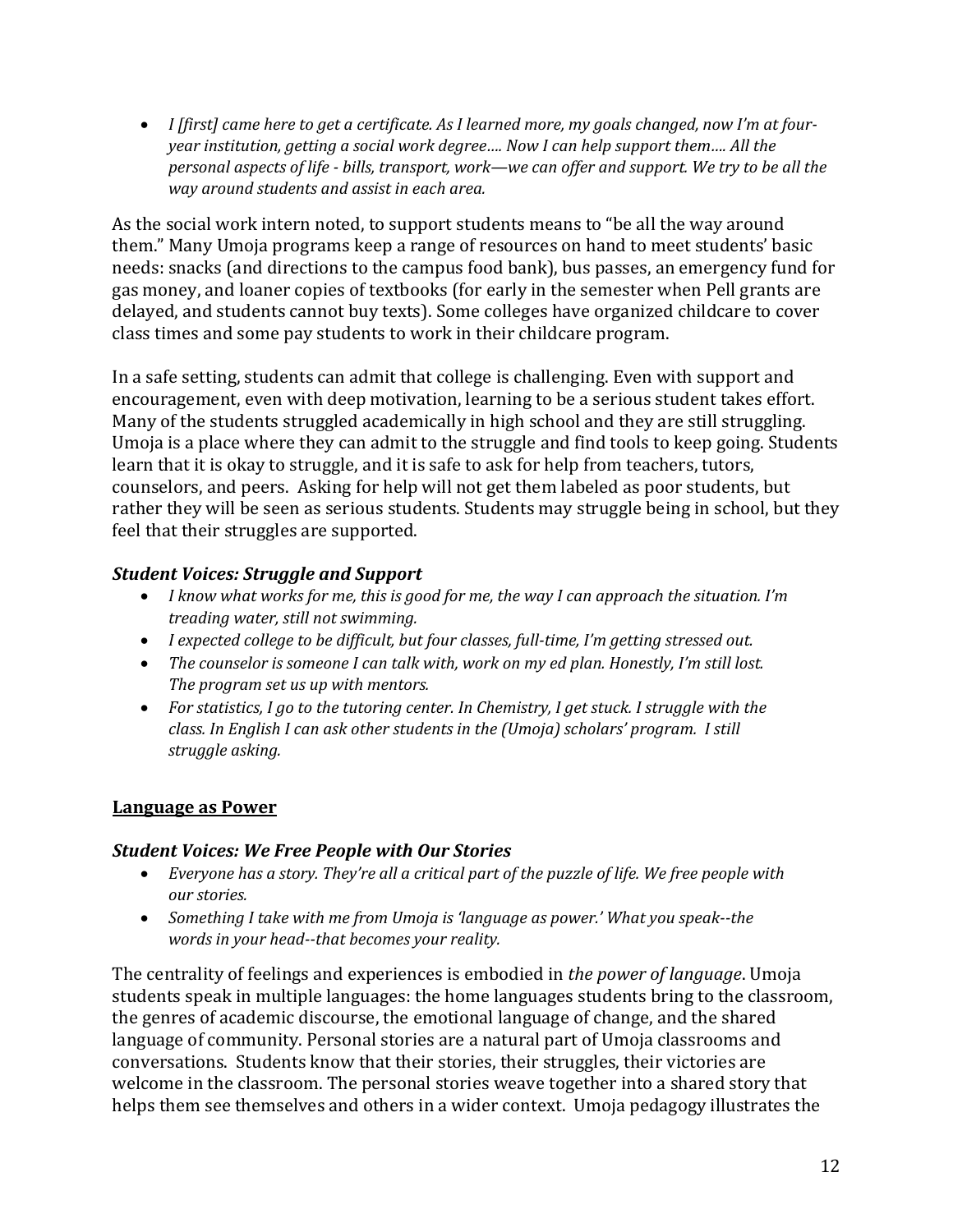ways that including students' voices enriches the students' sense of self-efficacy, which provides a foundation for their academic success.

> *Words are things.... You must be careful, careful about calling people out of their names, using racial pejoratives and sexual pejoratives and all that ignorance. Don't do that. Someday we'll be able to measure the power of words. I think they are things. They get* on the walls. They get in your wallpaper. They get in your rugs, *in your upholstery, and your clothes, and finally into you.* – Dr. Maya Angelou

## *The Porch*

#### *Student Voices: On the porch*

- *I see him as a mentor, a father. He speaks truth. He doesn't sugar coat things. When he talks to you, he's real. But he won't take excuses.*
- *These professors and counselors, they're about love. The theories are painful and eye opening.... living on purpose is new to me.*

In the rural south the porch, or in the urban north the front stoop, is the place where people talk with their neighbors. The porch is where small things got attention, news is shared, and the conversations that connect the community take place. Porch talk in Umoja holds moments of honesty, from calling out a problem to appreciation. Teachers may take a moment 'on the porch' to talk frankly to students about what they need to do if they are not putting in their time to meet academic standards. Or students may call out to be 'on the porch' for something they notice that needs attention. The porch recognizes that difficult truth is part of learning.

## **Live Learning**

#### **Student Voices: Being Present for Learning**

- Friends told me what English class to take. Actually, they said (this teacher) was tough; *he'll hold you accountable. But that's okay. Other teachers before didn't even read* what I wrote... He sees me as a student and a person. I want to hold up my standards to his *standards.*
- I took the normal English before, but I was not motivated, not challenged. I got a D; the *teacher* wasn't pushing me to do better or encouraging me. Now I'm taking the English *class again. The first day, I was overwhelmed. It came off as hard. 'Who's willing to stay for education?'* I stayed longer and appreciated it more.
- *I've learned so much, black history, but also the, holocaust (a survivor came to talk with our* class) and Native American history. Things that have gone on in the world, I've touched so many cultures.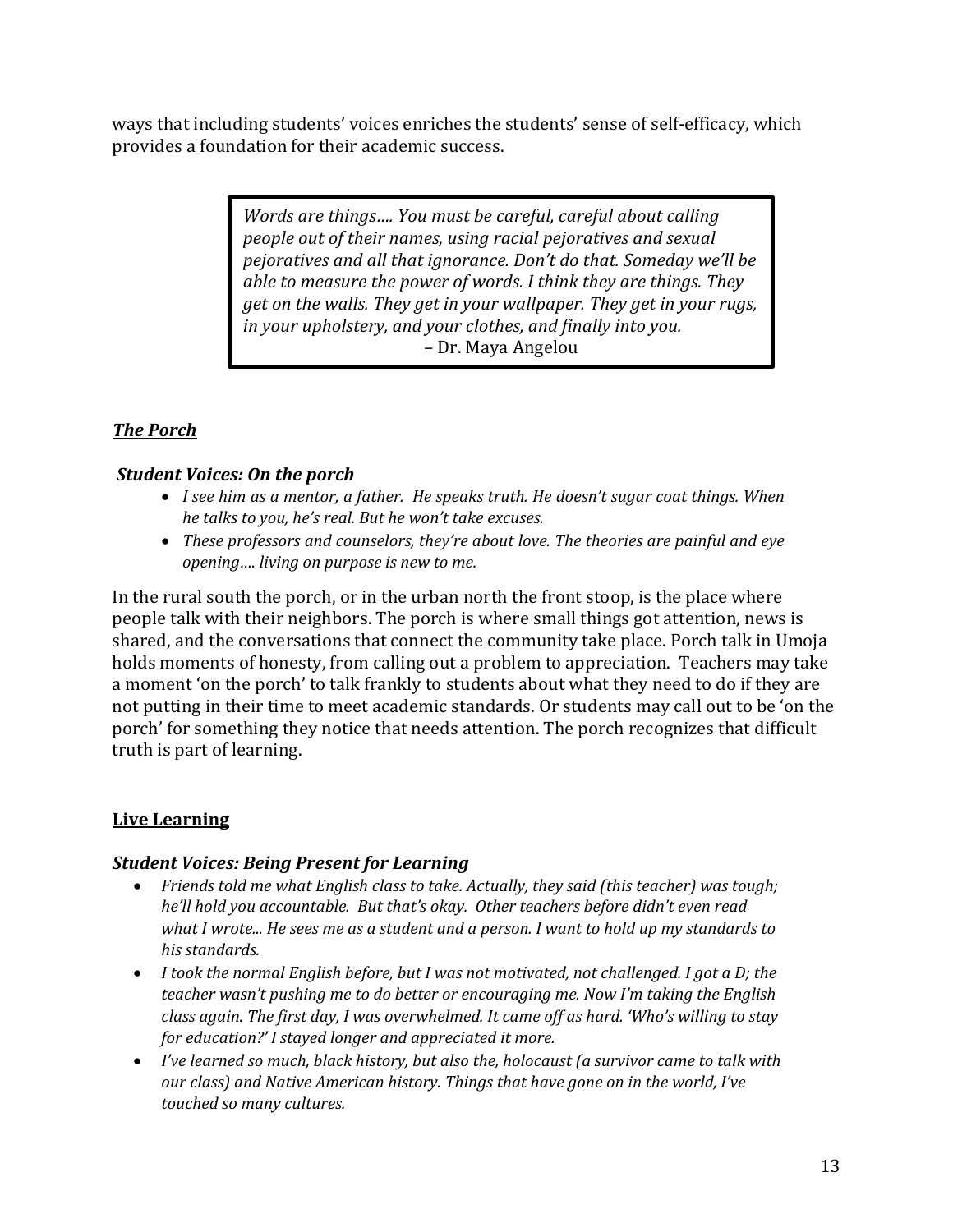Umoja pedagogy recognizes that emotions are inherently part of learning. In order to learn, students need to feel trust, hope, and connection. At the same time that teachers pay attention to the personal experiences and emotions of their students, the teachers are clear about the intellectual content and rigor of their classes.

Although teachers may take time to remind students—repeatedly if necessary—about logistics, assignment deadlines, or the correct format for citation, the heart of learning is concepts, analysis, and understanding.

Umoja teachers do not confuse student behavior with intellectual capacity. In students' daily lives they may deal with constant obstacles and needs—transportation, food, family responsibilities, work schedules, health, etc. However, Umoja teachers can see beyond patterns of tardiness, absence, or late assignments. They do not mistake the surface chaos of students' daily lives with their inherent intellectual wherewithal to engage with big ideas. 

In their classes, Umoja teachers provide the ongoing structure for academic engagement. When the teachers create an open educational environment, students have the space to talk about what they are learning and how they feel about what they are learning. The environment of trust and relationships lets them try out ideas and listen to the ideas of others. 

> To hear each other (the sound of different voices) to listen to one another, is an exercise in recognition. It also ensures that no student *remains invisible in the classroom.*

–bell hooks, *Teaching to Transgress: Education as the Practice of Freedom*

In a Basic Skills Umoja English course at Norco, the students had been studying all the elements of close reading and argumentation. Some of the topics in the class included colorism, internalized racism, and unconscious bias. Near the end of the term, the instructor used one of the Umoja Practices, *Manifesting*, to structure the final project, helping her students put all of their learning into action and to extend the Umoja classroom beyond the class itself into the lives and hopes of her students.

The Umoja instructor who collaborated on the final project assignment with a colleague asked her students to create a visual argument, on a social media platform--Zine, Instagram, Facebook, or Twitter. When presenting the final assignment to the students, they grew very excited and started talking to each other, while she was introducing it. She interjected that she was happy about their chatter as long as they were listening as well. The rapport in the class was very high. The whole class moved forward to discover what was being asked and what was possible, everyone engaged and enthusiastic.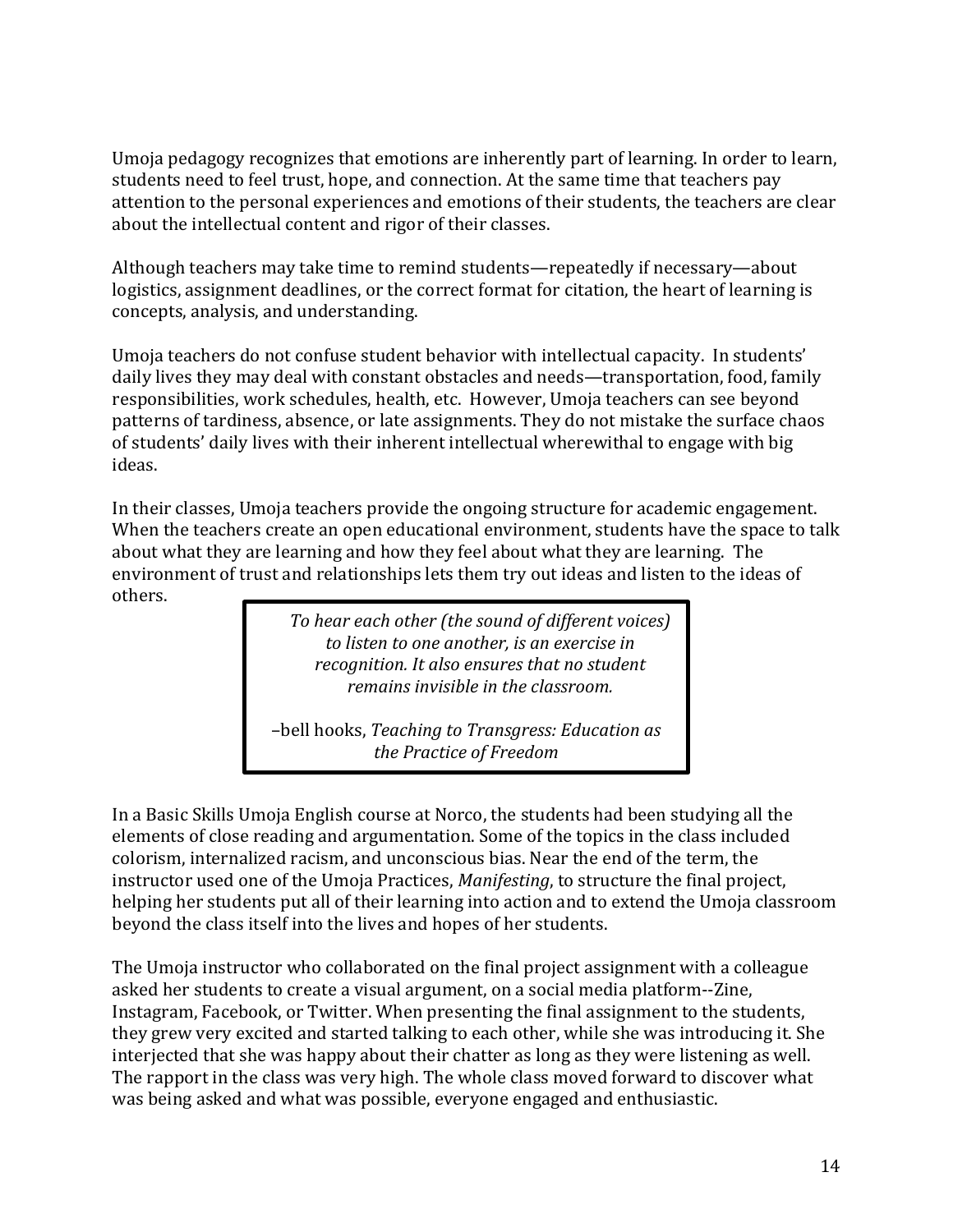The assignment: "This final project will be an argument of your own creation, your audience will be Black youth, and you will complete this project in a group of two or three students who are interested in a similar topic (*collaboration*)." The instructor asked the students to start a campaign that helps Black Youth improve their lives. Besides all the readings done over the semester serving as a resource, the instructor added a selection from James Baldwin, "Letter to My Nephew," and "Preface 2001" from Cornel West's book, Race Matters. The readings were used to look at argument and audience in relation to West's and Baldwin's pieces addressing Black Youth.

The students were asked to create handles, hashtags, Instagram pages, twitter campaigns, and photo arguments that required a minimum number of posts and evidence of at least 50 followers. Each post had to have a rationale and the whole project had to present an argument, demonstrating what they had learned. The students were captivated at the final. They talked all the way out the door, forming groups, talking about possible topics, acknowledging and thanking the instructor.

The common themes of the social media campaigns the Umoja students created were: Self Love and Mental Health. Asked later, the teacher remarked, "I'm hoping by ending like this that the students see that English matters, that rhetoric matters. So often they just get a grade and the semester disappears. My goal is to help them experience their voice, their impact and carry that confidence forward." The instructor and students even took the project to another level and shared their work on Norco's Umoja Community Instagram page: Umoja Norco College.

Umoja instructors set and hold their students to high academic standards. The students may have been in educational settings where standards were lowered because the classes were for 'minority' students. Students would be justifiably suspicious of classes that are deceptively easy. What Claude Steele (2010) noted has been shown to be effective—what has been shown to inspire students to work harder—is to make clear that the teachers hold high standards and they believe the students can meet those standards. Umoja students see themselves as capable and value serious academic engagement.

#### **Tapping African and African American Intellectual, Spiritual, and Artistic voices; Connecting to the African Diaspora**

The Sankofa bird is a mythical symbol from West Africa that looks backward, as she moves *into the future, holding the egg of the future in her beak, The Sankofa bird represents reaching back and gathering the best of the past (which may have been lost or forgotten) in order to move forward.*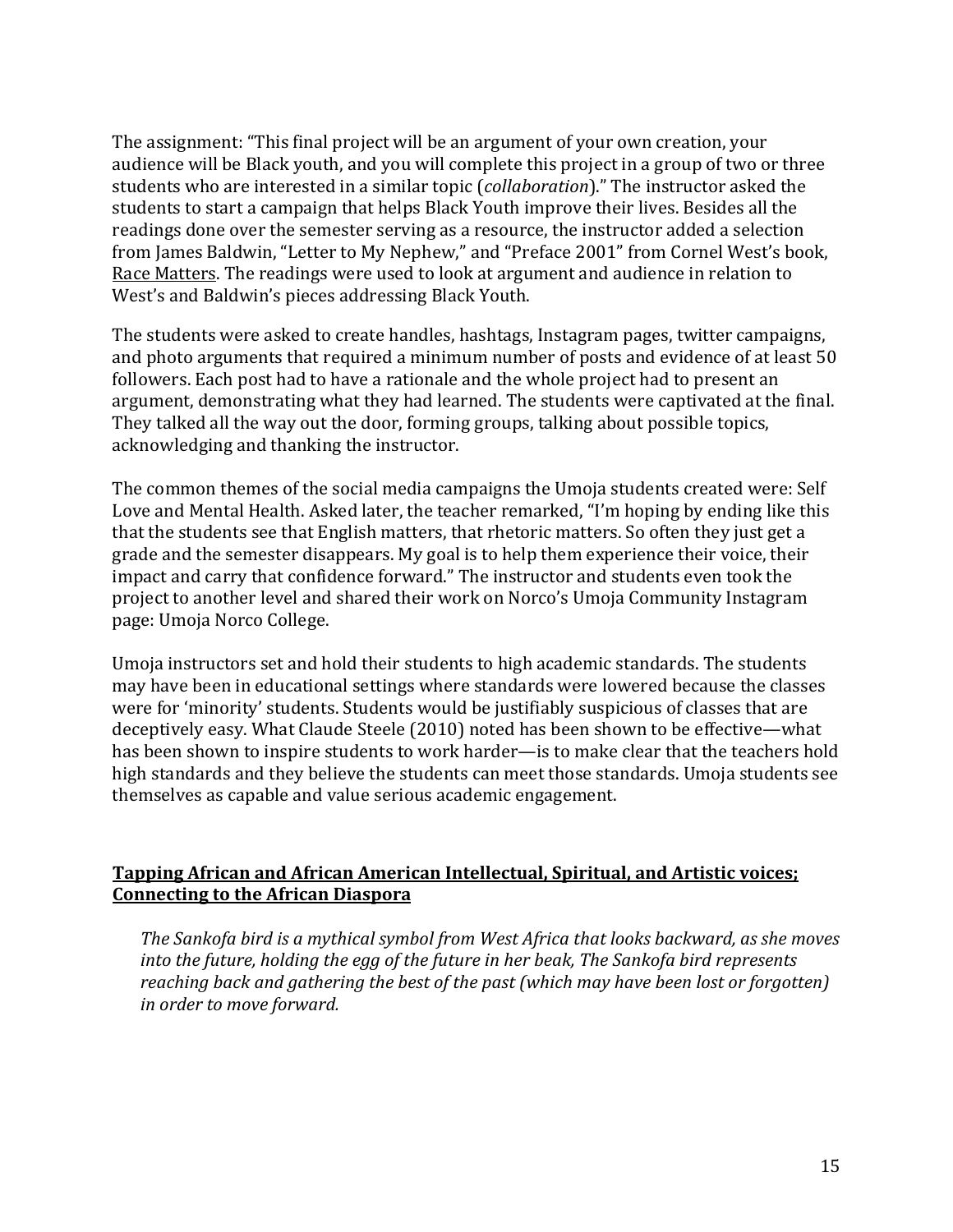In American history books and classes, African American history is typically covered briefly through a narrow focus on slavery. This is the common curricular approach, so African American students may have had little chance to explore their cultural history either in the Americas or in Africa. Umoja engages students with the frequently omitted richness and breadth of African and African American scholars, art, and literature.

In Umoja English and counseling classes, students read a

Many local Umoja programs have chosen African names representing values and aspirations. Umoja, means unity; Daraja (at Chabot) means bridge; Diop (at Cosumnes River) is the Sengalese word for scholar; Tumaini (at San Bernardino Valley), means hope. Programs at DeAnza and Long Beach City are called Sankofa.

wide variety of African American writers: Toni Morrison, Alice Walker, W.E.B. DuBois, bell hooks, Langston Hughes, Gwendolyn Brooks, James Baldwin, Zora Neale Hurston, Malcolm X, Ta-Nehisi Coates, and others. One English class, for example, read the contemporary novel, We Need New Names by the African author NoViolet Bulawayo.

The Umoja Conference begins by asking permission of the elders in the room to proceed. At the front of the room is an altar, covered with African cloth. In a ritual, people place symbolic objects on the altar: a mask symbolizing the dream/the vision; water symbolizing peace, fruit representing the earth; a plant for nature and transformation. The ritual calls the people into the room. It brings together the past and the present, the shared struggle and the hope.

Umoja statewide annual conferences and regional symposia are a time for celebration by the extended community: students, faculty, and staff from multiple campuses. African and African American culture are celebrated at the statewide events with intellectual content, personal voices, and artistic performances.

The keynote speaker at the annual Umoja conference 2014 and at the regional symposia 2015 was Dr. Joy DeGruy, author of *Post Traumatic Slave Syndrome*. Her scholarship 

analyzes the current state of African American culture in the context of African culture.

Dr. DeGruy's observations speak directly to the experiences of the Umoja students. She speaks with personal immediacy, weaving her experience and voice into the historical analysis. As she describes the broad swath of history, she mentions her own conflicts, decisions, and actions in choosing this as a focus for her scholarship. She notes that the African culture was broken in slavery: the tribes disrupted, families separated, traditions transported in pieces. "How can it be healed?" She speaks directly to the students, "You can't heal what you don't know. You should know yourselves and know your history. Umoja can help you understand who you are."

At these statewide and regional events, students experience being part of an extended African American community and connected to the African diaspora and people across the world. Students are in an auditorium with hundreds of other African American students, instructors, and mentors; they know they are part of a far-reaching extended community.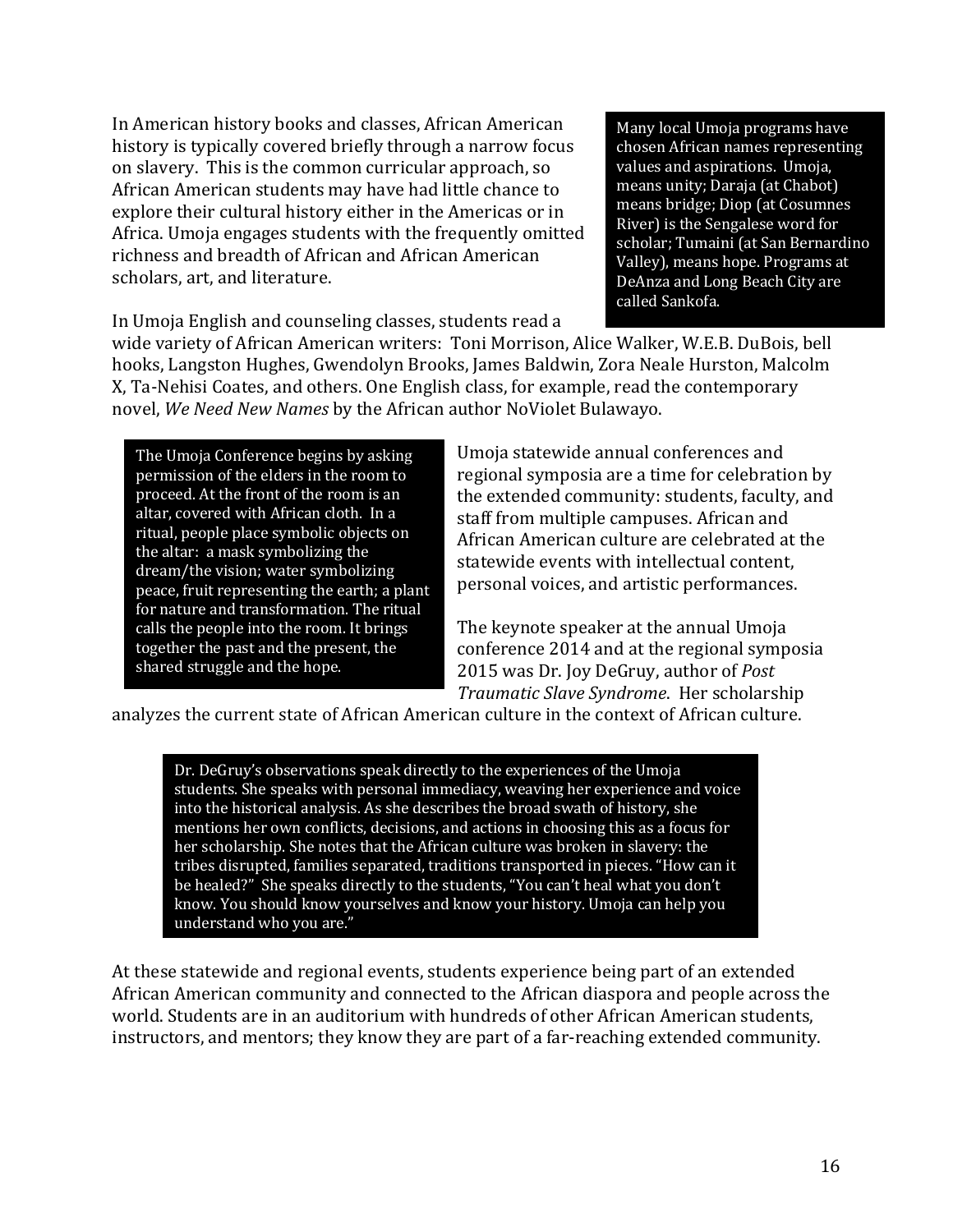## **IV. Umoja Educators--Professional Learning and Development**

### *Teacher Voices: Students are our professional development.*

Umoja teachers transform students' stories and voices into pedagogy and practice.

• The students are our professional development. We get in between the spaces of *learning and watch them. We learn from them. That's our professional development.* We make ourselves vulnerable and empower them to be our teachers. We continue to *learn from them. They model how to be taught. We write curriculum based on their lives and voices.* We bring their voices in places - like schools and colleges—where *historically they have been suppressed.* 

Umoja educators say, without embarrassment, this is their passion, the work they do because of love. It is work they are "called to do."

*You come into the room authentically, who you are, not afraid. That's the energy student respond to, being comfortable who you are. Students know you care. They feel supported, becoming, and they are held accountable. They understand they need to support others in* the community. This ethic of love is infused in their education.

Educators are integrally part of the Umoja community. Umoja program staff include a range of educators: faculty including counselors, administrators, tutors, instructional aides, and volunteers. In fact, more than half a dozen current Umoja faculty and coordinators began as students in their own community college programs. These individuals chose educational pathways through community college, transfer and degree completion, and graduate school. Now they reach back, returning and teaching students at the community colleges where they were students. Umoja instructors are there to nurture and mentor students; at the same time, as professional educators they continue to learn and develop. Their students are their guides; understanding their students shapes their teaching.

#### **Relationships as Learning**

#### *Student Voices: Teachers Change our Lives*

- *…I* came to college for financial aid, but when I met the teachers, I changed my mind. *Now I want to help other people.*
- And this English teacher you can see his passion he has passion dripping off him

The relationships between Umoja instructors and students are about reciprocal learning. Mutual respect and caring connect the members of the community.

When Umoja students describe their teachers, they speak with respect and affection. They talk about the lasting effects the teachers have on their lives. In turn, Umoja educators see the complex layered reality students live in, including, in many cases, the traumas they have suffered. But at the core they see students' strengths. When the teachers can show the students how much they believe in them, the students come to believe in themselves.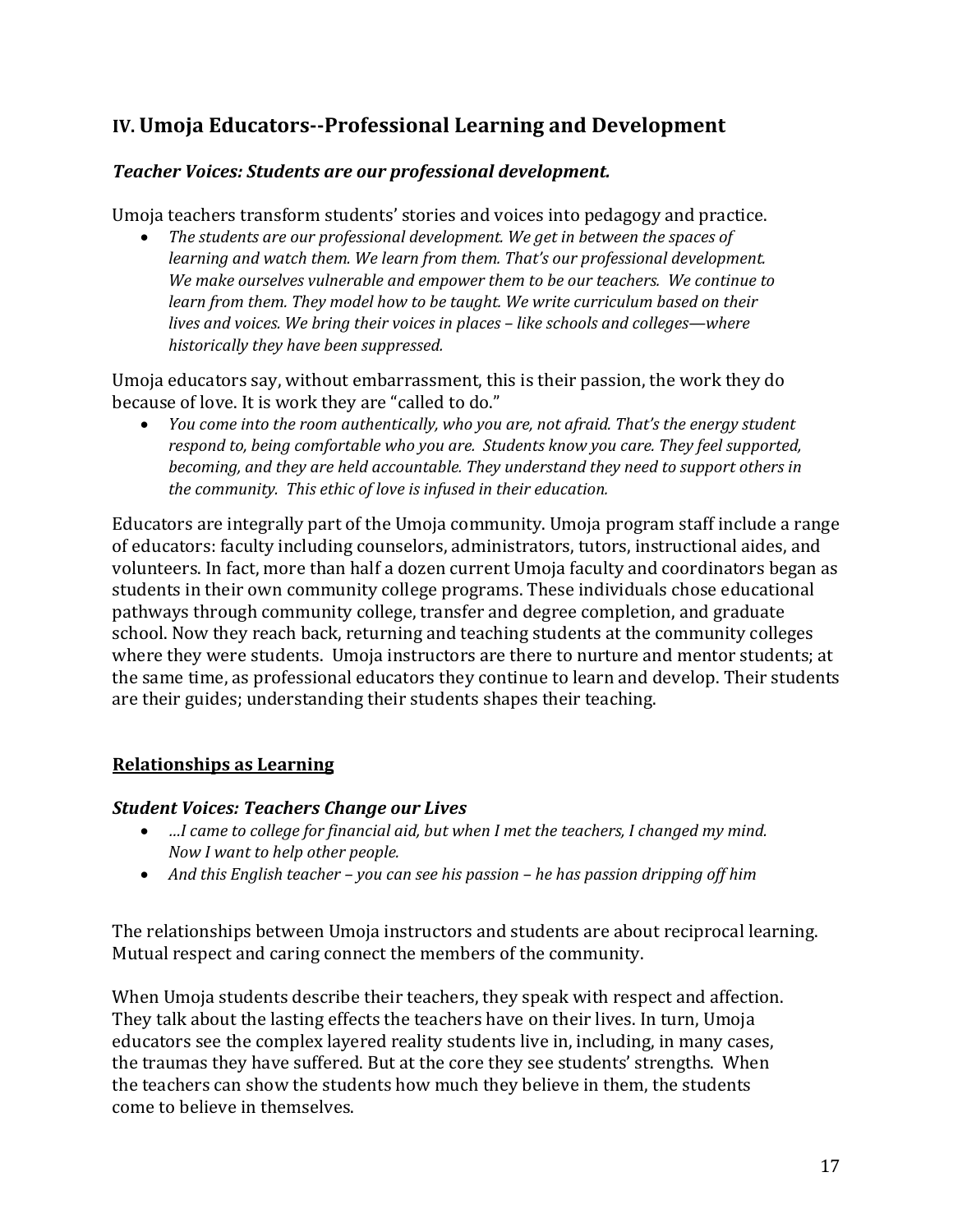## **Teacher Voices: I feel their hunger for knowledge**

- We see their needs. They may need food and transport or books, but we never doubt their *capacity.*
- When we can help remove the over-the-top anxiety that students feel, they are able to *grasp* material, be more interested, and figure out how to learn better.
- *I can feel their hunger for knowledge, their resiliency, determination, and tenacity.*

As educators, their satisfaction is to see their students develop into the informed students and the leaders they can be.

#### *Teacher Voices: We get to see them grow*

- *We get to see them grow and change.*
- We give them support so they grow, they internalize the structure and consistency, and *priorities*.
- We connect students with the path they want to take.
- We see the struggles and pain of the past as strength. If you only talk about how your *hard life is, you won't get out of bed... focus on the goal and make a plan to do it.*

One teacher summed up her unmitigated support for students and the interrelated structure of success:

We let them know, failure is not an option. And then we celebrate success.... I want students to know, 'I can't be successful if you're not successful.

## **V. Outcomes**

It is a natural question to ask about the effects of any educational program, to ask about the measurable outcomes as well as outcomes that are less easily measured. The Umoja Community conducted an internal preliminary study of quantitative outcomes at three colleges with well-established Umoja programs, American River College, Chabot College, and San Diego City College.

#### **Numeric Outcomes**

Based on data provided by the institutional research offices, they compared Umoja students with African American students enrolled at the college, but not in Umoja. The aggregated data across three colleges showed positive effects.

#### Increased units attempted and completed

Umoja students attempted and earned twice as many credits in an academic year as students not in Umoja. Umoja students were more likely to pass basic skills courses and be ready for transfer level work in a shorter time frame.

- Basic English Course success rates for Umoja participants were 10% point higher than African American students not in Umoja.
- Basic math course success rates were 12% points higher than African American students not in Umoja.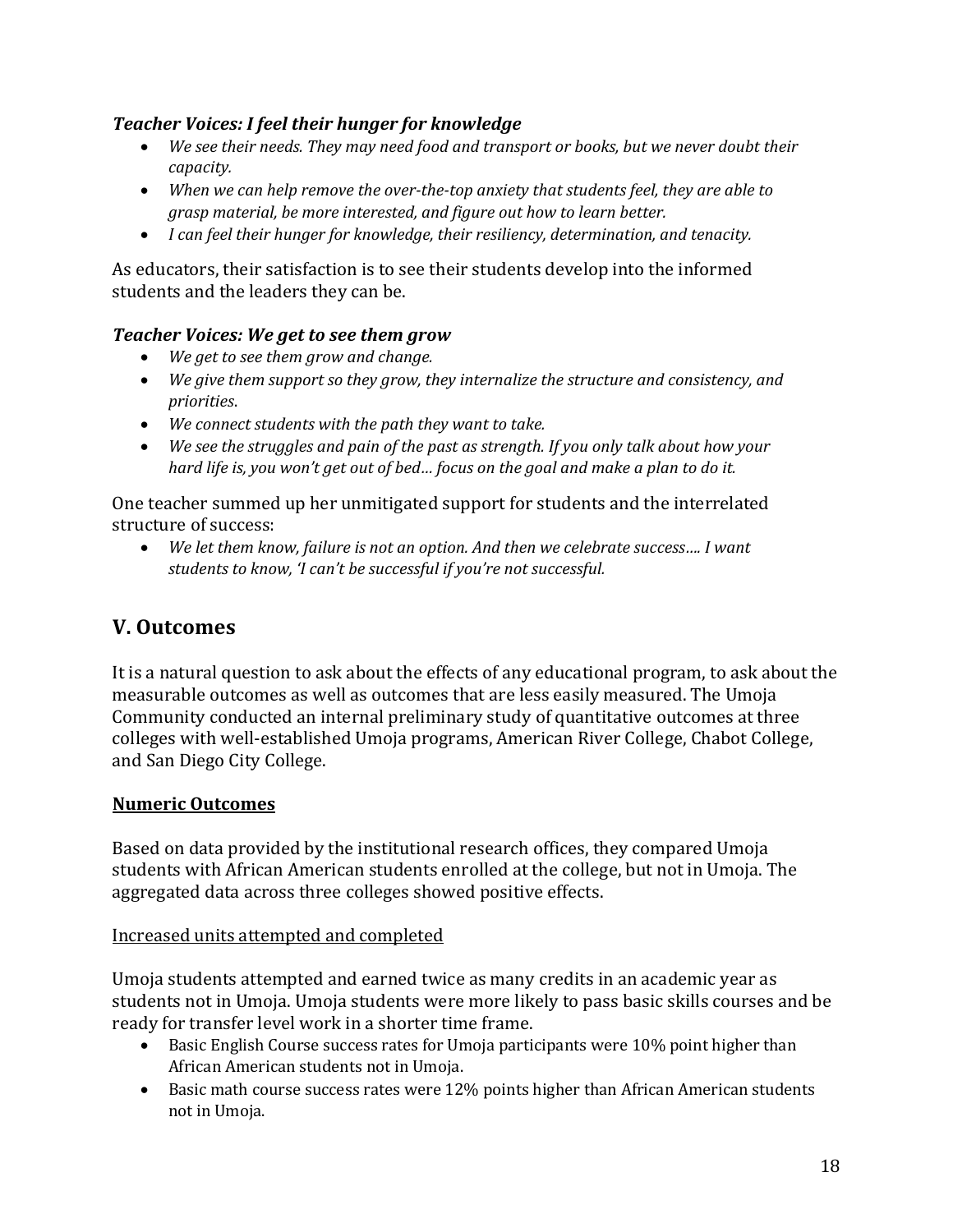Increased persistence to the next semester

Umoja students persisted to the next semester at a rate  $20\%$  points higher than African American students not in Umoja.

- For first time students, 82% of Umoja students persisted compared to 62% on non-Umoja students.
- For non-first-time students, 84% of Umoja students persisted, compared to 62%.

This was a first attempt by Umoja Community to ask consistent questions across college programs and to provide guidelines on data gathering and analysis. The report itself acknowledges "Data limitations which include not having access to the raw data, population totals were not available, and small sample sizes prevented statistical tests for significant differences from being performed." (Umoja Community, 2016)

These questions and the data are only the beginning of gathering evidence to measure outcomes. As the Umoja Community develops an inclusive database, it will be possible to track students beyond enrollment in classes. Extended outcome questions could examine longer terms trajectories, including Umoja students who serve as mentors and tutors in the second year and following students after enrollment in Umoja classes through completion, degree, and transfer.

## **Narrative Outcomes**

Trends in the quantitative study above illustrate that students benefit academically from participation in Umoja. In the fieldwork for this paper, interviews with more than fifty Umoja students on more than six colleges were conducted. Two qualitative outcomes emerged that perhaps can add texture to the quantitative findings. These two outcomes are 1) patterns of academic growth and maturity and 2) strengthened Black identity.

#### Academic Growth and Persistence

## *Student voices: I'm here to be serious*

- The math teacher is now pushing me. The first semester I didn't work; then I came back and got a B. Now she says 'I can see you working. ' Now I do homework daily, while it's *fresh.*
- I didn't focus in high school. My transcripts had W's (withdrawals). I was partying. I'm 24; some here are 18. Now I have a kid.... If I didn't have my son, I'd still be partying and *having fun. But now I'm here to be serious.*
- *Now I sit in front more often (I used to sit in back) and I talk more in class.*
- The first semester back, I have a 3.0 GPA. I met my best friend and we study together every night. We do our homework. Before I'd just procrastinate. Now I'm taking 14 units and *getting* Bs and As.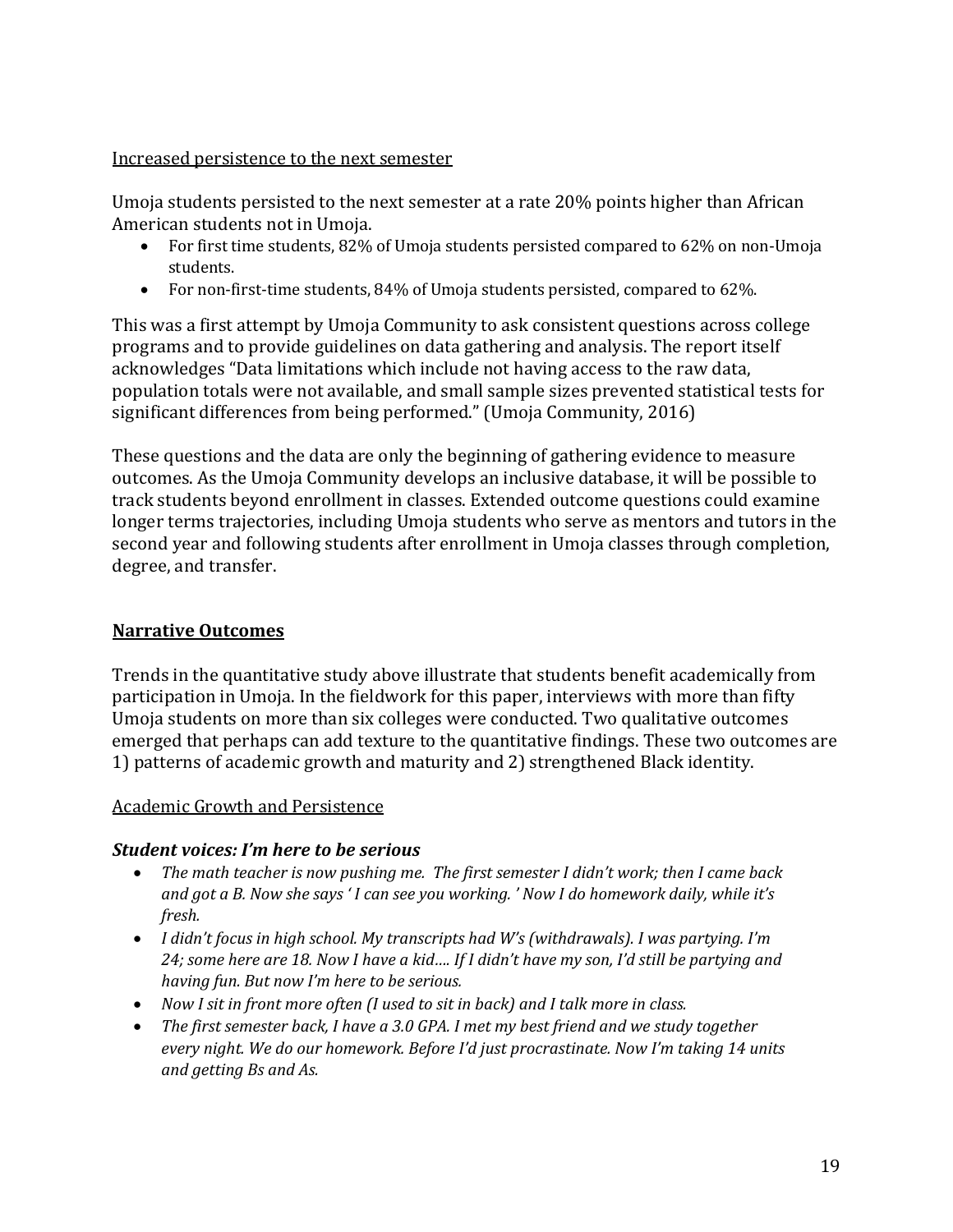• *I've had a fire stirred in me. I'm old. I haven't felt like this since I was a teenager. I always* had a thirst for knowledge. Now I have the community to learn with.

Students participating in Umoja respond to the program's intentional mix of personal support with intellectual challenges. Students describe their own changes in terms of developing stronger academic habits that help them succeed across all their academics. Students internalize and enact new academic behaviors in daily ways: they keep up on homework with friends, they ask questions in class. They have found a way to put into action practical advice that they have heard before that now takes on meaning.

Students' will and willingness to stay with the struggle to learn are viewed as strengths. Umoja educators continually give students messages to keep on, to persevere. They will not give up on students. One teacher relayed, "I often tell our students, 'You can't give up - you can rant, but you can't give up. Failure is not an option.' " And students take the messages to heart. 

Umoja consistently provides space and support for students to learn to be students and to be part of a community that mutually supports success. Umoja firmly helps students develop educational plans with ambitious goals in community college and beyond. Students internalize the possibilities as their horizons expand.

## *Student voices: I want to go further*

- *They push you to move on not stay at community college.*
- They won't be our teachers forever; we have to motivate ourselves.
- *I* always wanted to be a nurse; I came in thinking I would be a nurse for the rest of my *life.* Now I'm changing my mind. I'm not giving up nursing, but I want to go further, *think beyond, consider other possibilities. I'm open to ideas about political science. I* could do different things, maybe law school or teach nursing.

Umoja uses every opportunity to encourage students to envision their educational and professional futures.

> During the regional symposium, a panel of students from University of California Davis and Los Angeles are at the front of the room to answer questions. They have different majors, varied backgrounds, and have taken different journeys to the university. The UC Davis coordinator opens the panel by inviting students in the audience to "picture yourself here, supporting those who come after you."

The invitation from the university students reinforces the students' sense of the possibilities and pathways forward. Umoja teachers realize that their students, particularly first-generation students, may feel ambivalent moving to a four-year institution. They are moving ahead, but they are also seeing others left behind. Knowing there are others who will be there to meet them and welcome them can ease the transition and provide a sense of continuity. And then they can be in a position to reach back and bring others forward.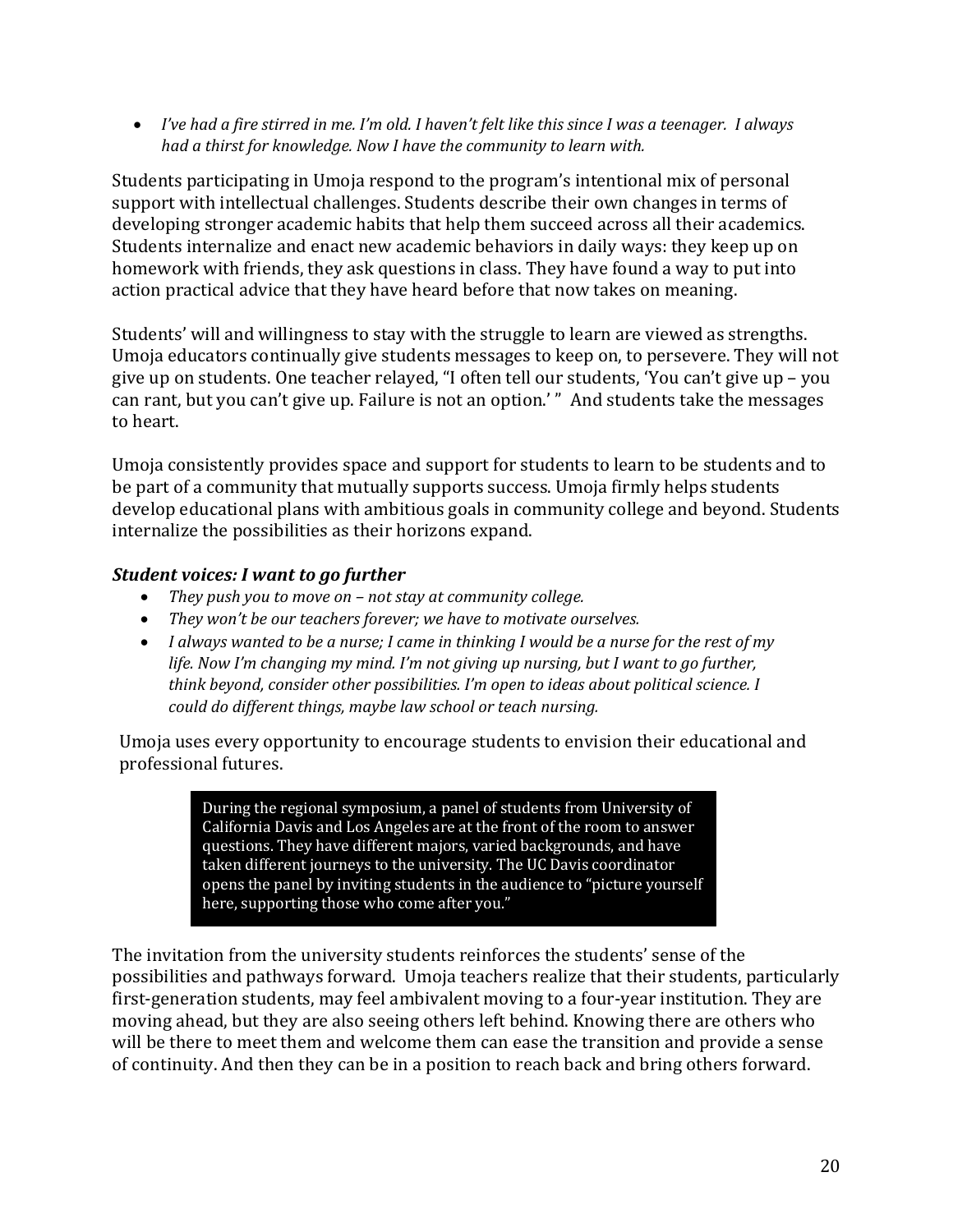One student's experience sums up changes in aspirations as his horizons have opened. This student came to college with unformed ideas about what he could do or be. His experience in classes, the support of teachers, counselors and peers, and finding his own passion have all inspired him to reach higher.

• *I* went to the symposium at UCLA. It was a good experience to see schools come together, everyone with the same goal, to be successful, and to meet people. The first *year* in college, I thought I would just do what I can. Now with guidance I can strive for *more.* My goal now is to go to UCLA. When I came to college I said that I was a *psychology major, but that was just something to say. Then I took graphic arts and that's* my passion. Now I'm aiming for UCLA, it's the top ranked program in graphic arts. I grew up in LA and thought UCLA was for rich kids. With support and the program that helps students transfer, and the network--I met students who are at *UCLA--I* think *I* can do it. I'm the first in my family to go to college, my parents didn't *finish high school.*

## **Rooted** in Black Identity

#### **Student Voices: This is a Way for Me to Love Myself**

- As an African American, this is a way for me to be successful as a person, a way to love *myself.* Being here, we shed light on things that aren't usually discussed outside in *public.*
- In Umoja classes I feel comfortable--there are students like me so I feel more comfortable on campus.
- As a black woman, here I don't feel like I'm different. We have the same struggles. I *know other people have different struggles. Here we can relate. We're all learning and moving forward. This is the best place for me. ...This is for us as African Americans, but* everyone should have some place like this.

Umoja provides space on campus where students feel they belong academically, and emotionally. Students' self-confidence grows as they develop a deeper and more connected identity as African Americans, connected to the richness of culture and community.

• *Umoja puts pride inside you. In high school I didn't learn about my own history. [Learning it now] It's breathtaking.* 

One student described how powerful it was to be at the regional symposium, with so many other African Americans.

• *I* walked in, looked at all the people... they are so beautiful, these many shades of *brown. I hadn't been in a room with so many other African Americans.* 

Participating in Umoja gives students both a connection to the richness of African American culture and a community of peers and teachers with shared values. In Umoja, students in a setting with other Black students; their classmates may have widely varied backgrounds, but they share a common cultural perspective. Moreover, students appreciate having visible role models: African American professors, counselors, mathematicians, social scientists, scholars, and university students.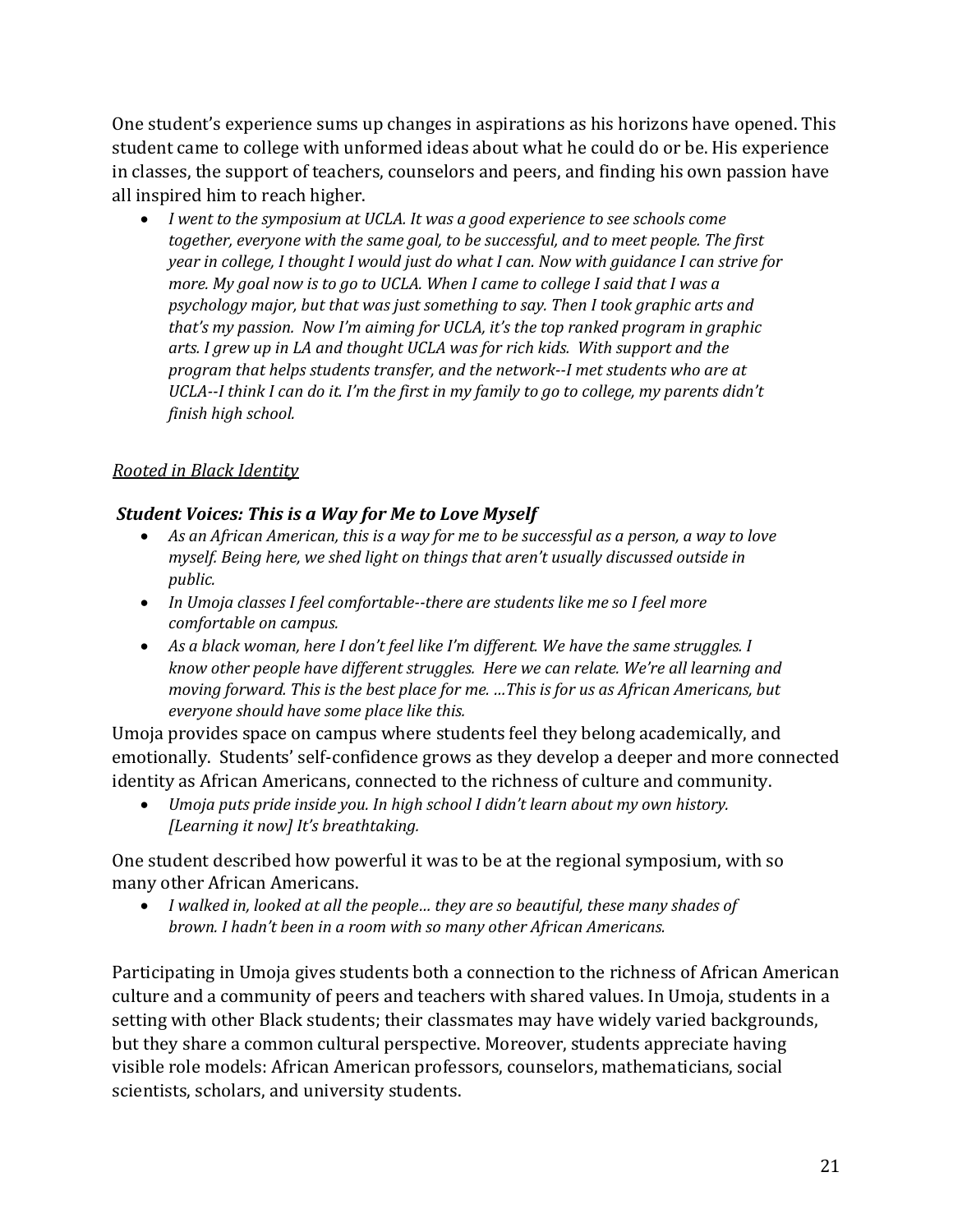The Umoja community of students and educators together share experiences across levels: the macro-socio-political-historic analysis, the local environment and community, and the internal personal realm of emotions and feelings. Using the languages of academic discourse and personal conversation, students can talk about complex issues of race in America and how it affects them in school and in life.

As Umoja students grow more confident and more determined, as they feel they belong at college, as they succeed, they look for ways to reach back, to encourage others.

## **Student Voices: This is a Way for Me to Love Myself**

- *This* will inspire my siblings if I go to college and get a good career.
- A lot of people are lonely at college; they drift through. I would recommend Umoja, to *develop* friends and it makes it easier to go through college.
- It's been a lifesaver, lots of students go through college without it; they're left in the dark. Umoja provides help when you need it. It gives you support to succeed.
- *This (experience in Umoja)* strengthens my resolve, and how to present myself. I am *more comfortable to promote education and books and reading.*

## **VI. Conclusion: Unity and Community**

*Whatever affects one directly affects all indirectly. I can never be what I ought to be until you are what you ought to be. You can never be what you ought to be until I am what I ought to be. This is the interrelated structure of reality.* ----Martin Luther King Jr., 1967

*Umoja* is the Kiswahili word meaning unity. The Umoja Community brings together campus programs, educators, and students in a growing and unified whole. Through experiences in Umoja programs, students know they are connected to a deep culture and a rich network of people in their daily lives and across the world.

In the face of national and local data that makes clear the hard fact that Black students are still being lost at every point in the educational system, Umoja illustrates the many way to bring Black students into the relationships and communities that give them the chance to grow and support others around them.

As California community colleges write their mandated Student Equity Plans, and address hard questions of disproportionate impact, what can the experiences of Umoja students, programs, and educators contribute to the colleges' need to make equity more than a plan?

Community colleges as institutions, and the individuals who make up the institutions, need to acknowledge that African American students have not been well served by the educational system as it is, including their own college. Across the community college system, the achievement gap persists: African American students are at the lowest level of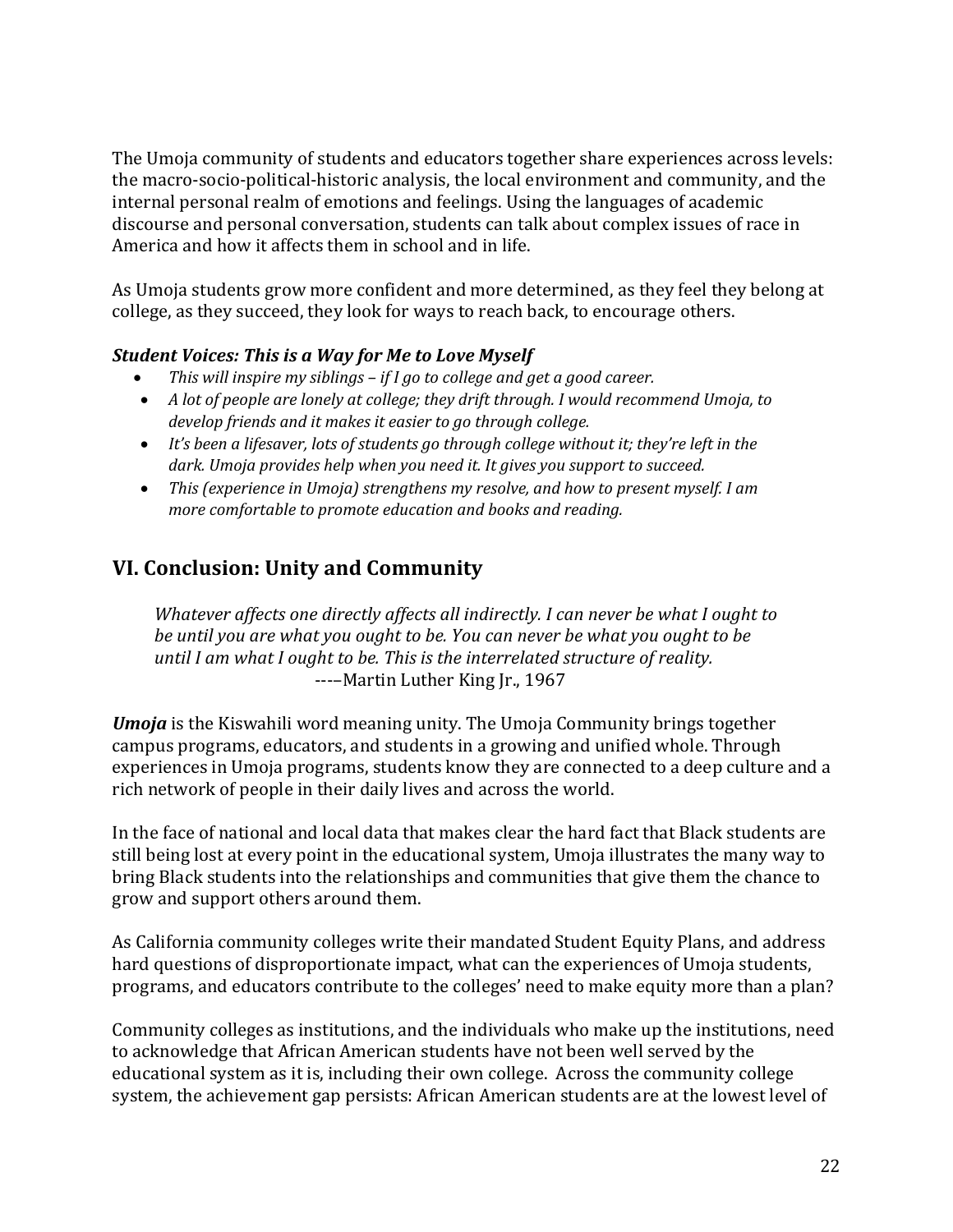academic achievement in the system. Continuing to do what has been done in the past, even with minor tinkering to the status quo, is not an effective way to address long-standing inequities. The societal roots of racism are too deeply embedded to yield to minor interventions.

Understanding the ways that African American students feel included and supported—or more explicitly at many colleges, not included and supported—on campus can inform a college's conversation about equity. The Umoja Community provides abundant examples of what comprehensive support for African American students entails.

When participating students are asked what they gain from Umoja, they answer without hesitation. Umoja practices speak directly to Black students' personal needs. High expectations in the Umoja classroom counterbalance prior educational experiences where as students they encountered low expectations and tepid challenges. The community they are part of in Umoja helps them shape their identities as students, as African Americans, as citizens, as future professionals, and as individuals who are part of an extended community with shared responsibility.

Umoja programs systematically create a structure and space and, more importantly, a human environment, where Black students can explore the richness of African American culture and feel safe, seen, and heard. Umoja educators nurture relationships and community to support students' growth in skills, confidence, and determination to succeed academically. When these Black students succeed, they advocate for themselves, their families, and their communities. And they can be a visible resource to the campus community working for equity.

Educators at the growing number of California community colleges that have Umoja programs can draw on the strengths of Umoja students and educators to make their campus more welcoming for African American students overall. Faculty including counselors and staff can collaborate with the local Umoja program and expand the community fostered by Umoja to make the successes of African American students visible and to include more students.

Educators at community colleges that do not have Umoja or other programs for African American students can learn from the Umoja experiences as well. Umoja practices can be applied in any classroom and in any interaction with students. Educators who care deeply about equity and care about the academic success of African American students can intentionally listen to students, build relationships, and create environments that support the success of their African American students.

The principles and practices of the Umoja Community address both the strengths and needs of African American students. Colleges—as institutions and as communities of individuals—can make equity alive in personal terms.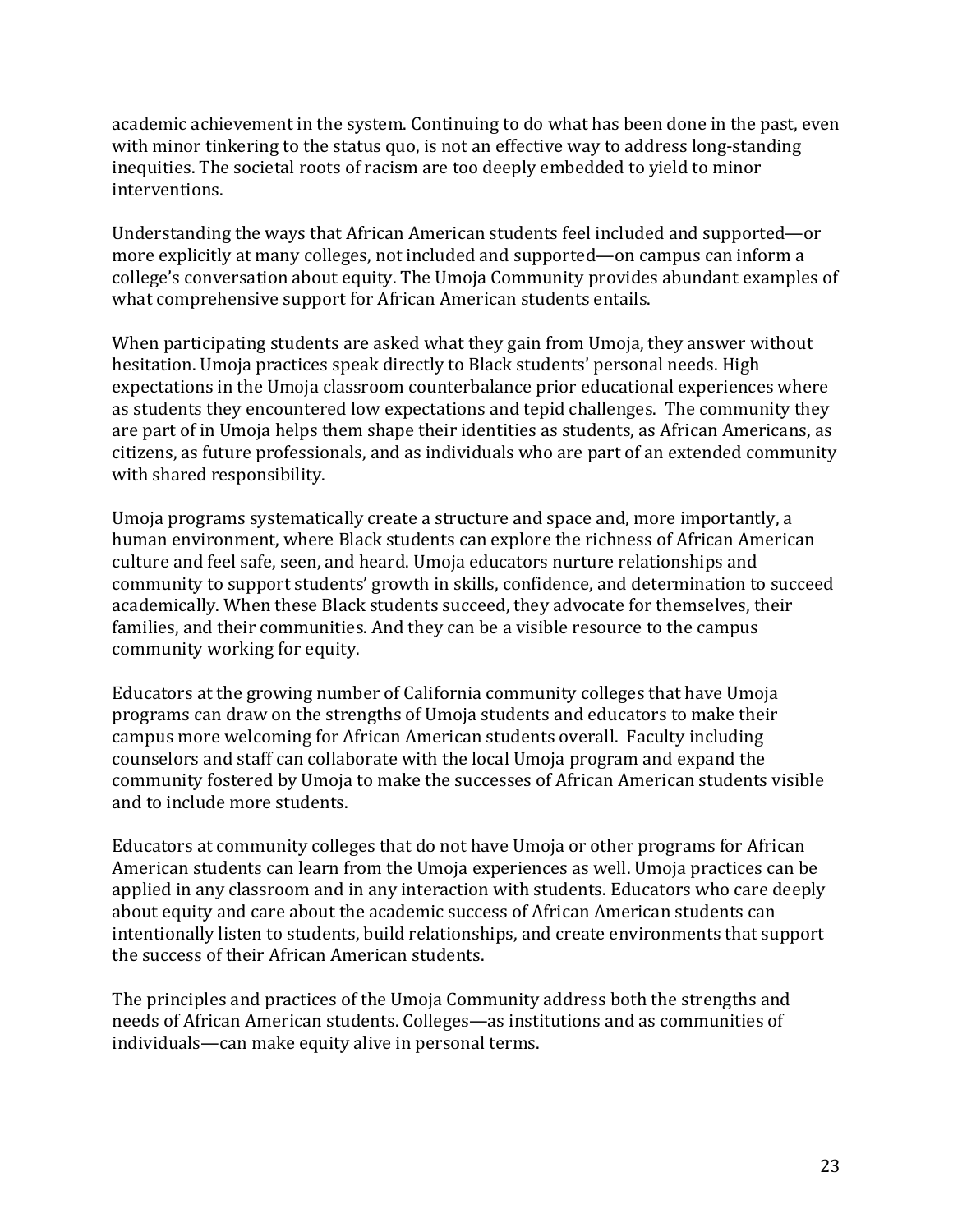#### **References**

Angelou, M. (2011). Master Class, Oprah Winfrey Network. Retrieved from http://www.oprah.com/own-master-class/oprah-presents-master-class-with-mayaangelou.

Astin, A. (1999). Student involvement: A developmental theory for higher education. *Journal of College Student Development*. *40(5).*

Bailey, T.R., Jaggars, S.S., Jenkins, D. (2015). *Redesigning America's community colleges: A clearer path to* student success. Harvard University Press.

Baldwin, J. (1963). *Living and growing in a white world.* Castlemont High School.

Barnett, S., Carolan M. & Johns, D. (2013). *Equity and excellence: African-American children's access to quality preschool,* Center for Enhancing Early Learning Outcomes, National Institute for Early Education Research, Rutgers University. Retrieved from http://nieer.org/sites/nieer/files/Equity%20and%20Excellence%20African-American%20Children%E2%80%99s%20Access%20to%20Quality%20Preschool\_0.pdf

Bulawayo, N. (2013). *We need new names.* Reagan Arthur Books

Bush, E. & Bush, L. (2010). Calling out the elephant: An examination of African American male achievement in community colleges. *Journal of African American Males in Education.* Feb/Mar 2010 Vol 1. Issue 1. Retrieved from http://knowledgecenter.completionbydesign.org/sites/default/files/121%20Bush%202010.pdf 

California Community College Chancellor's Office. (CCCCO). (2018). Data Mart. Retrieved from http://datamart.cccco.edu/

Campaign for College Opportunity, The. (2015). The state of higher education in California: black report Retrieved from http://collegecampaign.org/portfolio/may-2015-the-state-of-higher-education-in-california-blackreport/

Casselman, B. (2014). *Race gap narrows in college enrollment, but not in graduation.* Five Thirty Eight. Retrieved from http://fivethirtyeight.com/features/race-gap-narrows-in-college-enrollment-but-not-ingraduation/

Center for Community College Student Engagement (CCCSE). (2014). Comprehensive fact sheet men of color in higher education. Retrieved from http://www.ccsse.org/docs/MoC\_Long\_Fact\_Sheet.pdf?ts=20150412151847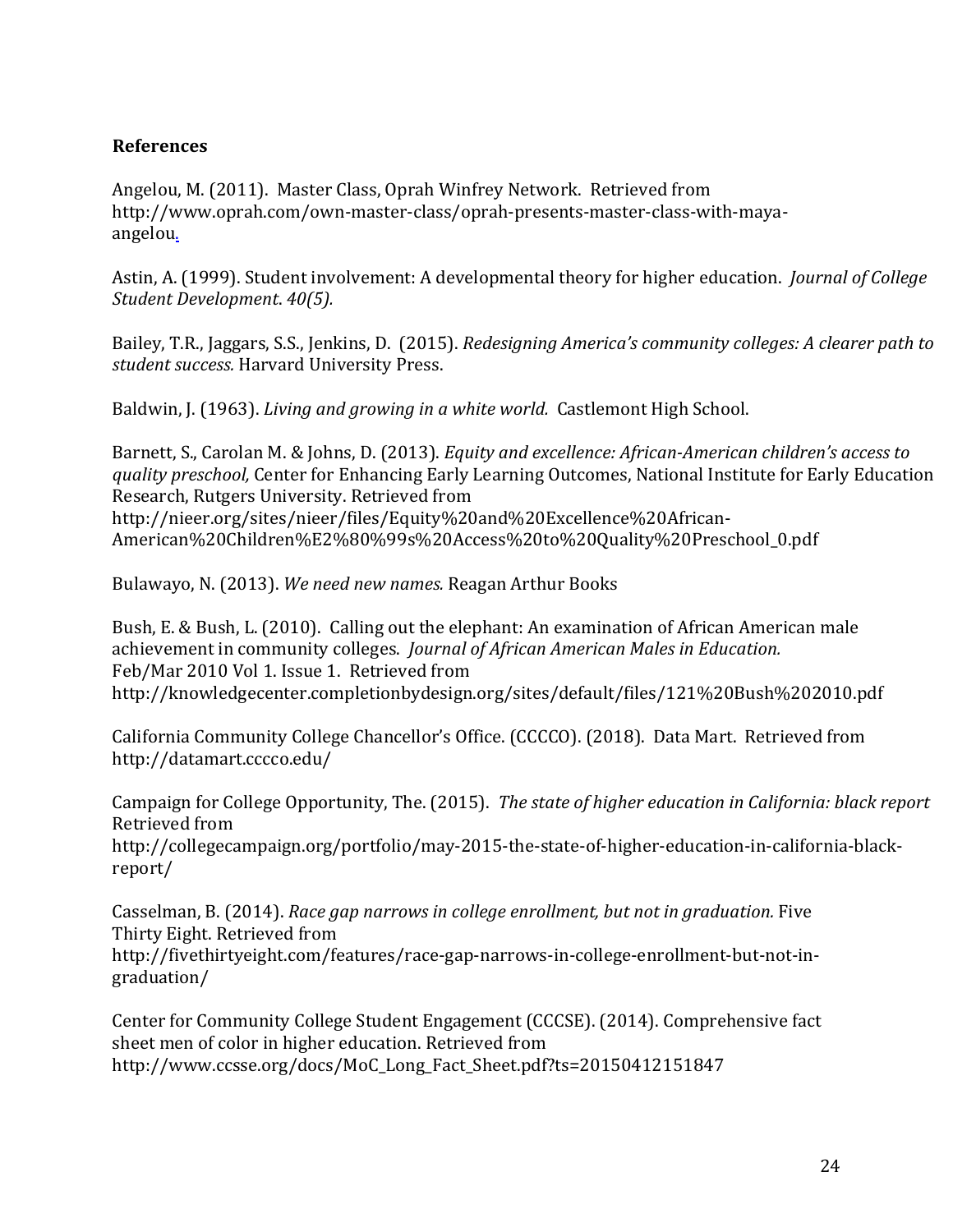Collings, N. (2015). Going to the principal's office, in black or white. *Pacific Standard.* Retrieved from http://www.psmag.com/books-and-culture/racial-disparities-in-school-discipline

DeGruy, J. (2005). *Post traumatic slave syndrome America's legacy of enduring injury and healing*. Joy DeGruy Publications.

DuBois W.E. B. (1903). "Of our spiritual strivings" in the souls of black folk. Retrieved from http://en.wikipedia.org/wiki/The\_Souls\_of\_Black\_Folk 

Education Trust. (2014). The state of education for African American students. Retrieved from http://edtrust.org/resource/the-state-of-education-for-african-american-students/

http://1k9gl1yevnfp2lpq1dhrqe17.wpengine.netdna-cdn.com/wpcontent/uploads/2013/10/TheStateofEducationforAfricanAmericanStudents\_EdTrust\_Jun e2014.pdf

Education Trust. (2014). *The state of education for Latino students*. Retrieved from http://edtrust.org/resource/the-state-of-education-for-latino-students/

http://1k9gl1yevnfp2lpq1dhrqe17.wpengine.netdna-cdn.com/wpcontent/uploads/2013/10/TheStateofEducationforLatinoStudents\_EdTrust\_June2014.pdf

Frey, S. (2013). *Report: College achievement gap persists between African American and white students.* 

hooks, b. (1994). *Teaching to transgress: Education as the practice of freedom.* Routledge

Juszkiewicz, J., (2015). Trends in community college enrollment and completion data. American Association of Community Colleges. Retrieved from http://www.aacc.nche.edu/Publications/Reports/Documents/CCEnrollment\_2015.pdf

Kolodner, M. (2016). The Hechinger report/higher education college degree gaps grow wider between whites, blacks, and Latinos. Retrieved from http://hechingerreport.org/25368-2/

Levine, B. (2011). The white house blog, a call to action on college completion. Retrieved from https://www.whitehouse.gov/blog/2011/03/23/call-action-college-completion

McCord, K. (2014). Umoja program scholars of Solano community college.

McFarland, J., Hussar, B., de Brey, C., Snyder, T., Wang, X., Wilkinson-Flicker, S., Gebrekristos, S., Zhang, J., Rathbun, A., Barmer, A., Bullock Mann, F., and Hinz, S. (2017). The Condition of Education 2017 (NCES 2017- 144). U.S. Department of Education. Washington, DC: National Center for Education Statistics. Retrieved from https://nces.ed.gov/pubsearch/pubsinfo.asp?pubid=2017144.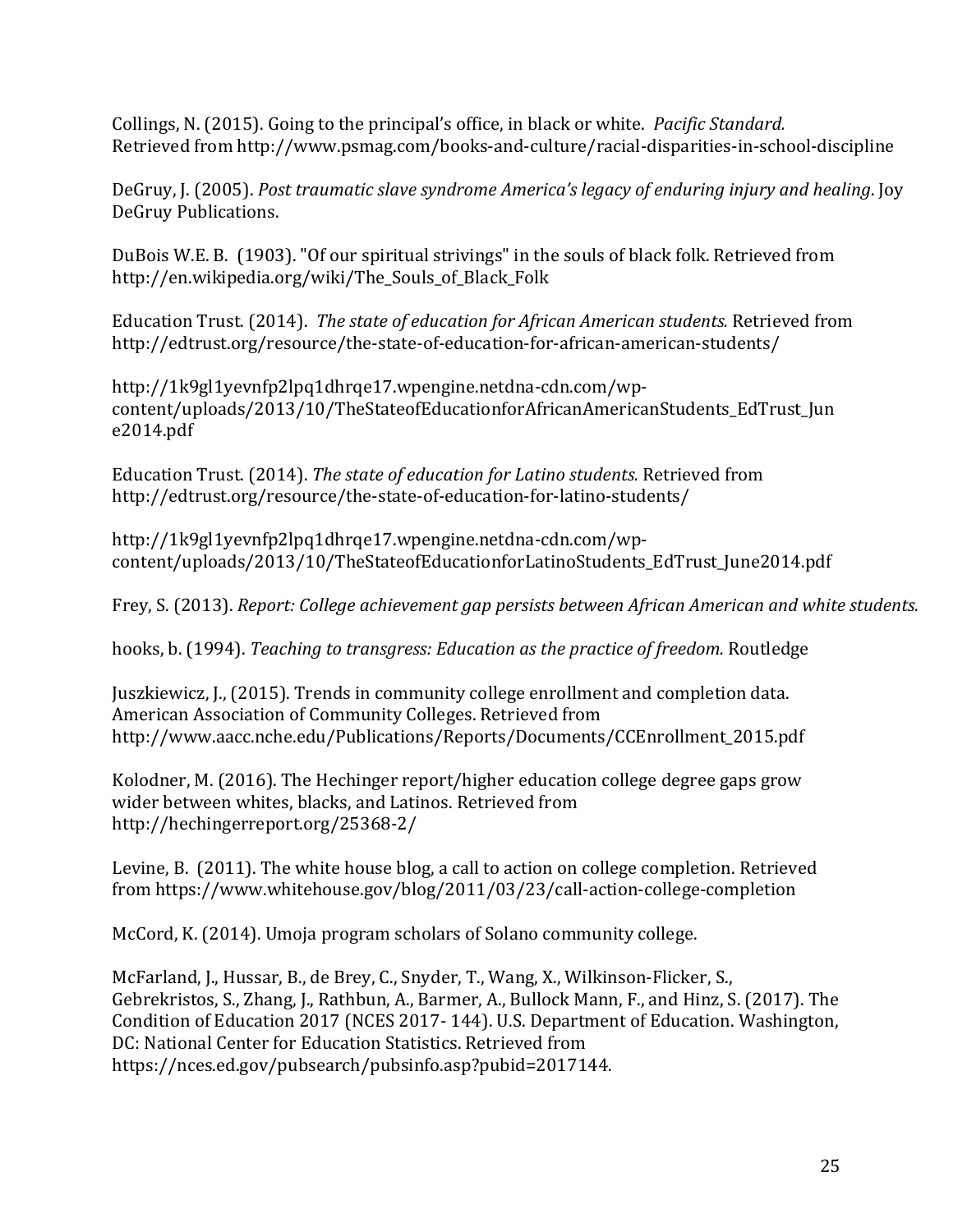McPhail, C.J.  $(2011)$ . The completion agenda: A call to action. American Association of Community Colleges. Retrieved from

http://www.aacc.nche.edu/About/completionchallenge/Documents/Completion\_Toolkit\_ Complete.pdf

National Public Radio (NPR). 2016. *Bias isn't just a police problem, it's a pre-school problem.* Retrieved from http://www.npr.org/sections/ed/2016/09/28/495488716/bias-isnt-just-a-policeproblem-its-a-preschool-problem

Schott Foundation For Public Education. (2015). *Black lives matter: The Schott 50 state report on public education and black males.* Revised 2015 Report. Retrieved from http://www.blackboysreport.org/2015-black-boys-report.pdf

Stanford Center for Education Policy Analysis (CEPA). (2016). Racial and ethnic *achievement gaps.* The Educational Opportunity Monitoring Project. Retrieved from http://cepa.stanford.edu/educational-opportunity-monitoring-project/achievementgaps/race/

Steele, C. (2010). *Whistling vivaldi: How stereotypes affect us and what we can do.* W.W. Norton & Co.

Strauss, V.,  $(2016)$ . U.S. high school graduation rate is up—but there's a warning label attached. Washington Post. Retrieved from https://www.washingtonpost.com/news/answer-sheet/wp/2016/10/27/u-s-highschool-graduation-rate-is-up-but-theres-a-warning-label-attached/

Tinto, V. (1987). *Leaving college: Rethinking the causes of cures of student attrition*. University of Chicago Press.

U.S. Department of Education (US DoE). (2015). *School composition and the black-white achievement Gap*. National Assessment of Educational Progress; National Center for Education Statistics NAEP & NCES. Retrieved from *https://nces.ed.gov/nationsreportcard/subject/studies/pdf/school\_composition\_and\_the\_bw\_ achievement\_gap\_2015.pdf*

U.S. Department of Education (US DoE). (2014). Civil rights collection data snapshot: School discipline. Office For Civil Rights. Retrieved from https://www2.ed.gov/about/offices/list/ocr/docs/crdc-discipline-snapshot.pdf

## **Author Biography**

Rose Asera, Ph.D. is a qualitative researcher and evaluator who has worked in higher education for more than twenty-five years. For a decade she worked with Professor Uri Treisman on educational programs designed to increase success in mathematics at the University of California at Berkeley and subsequently at the University of Texas at Austin.